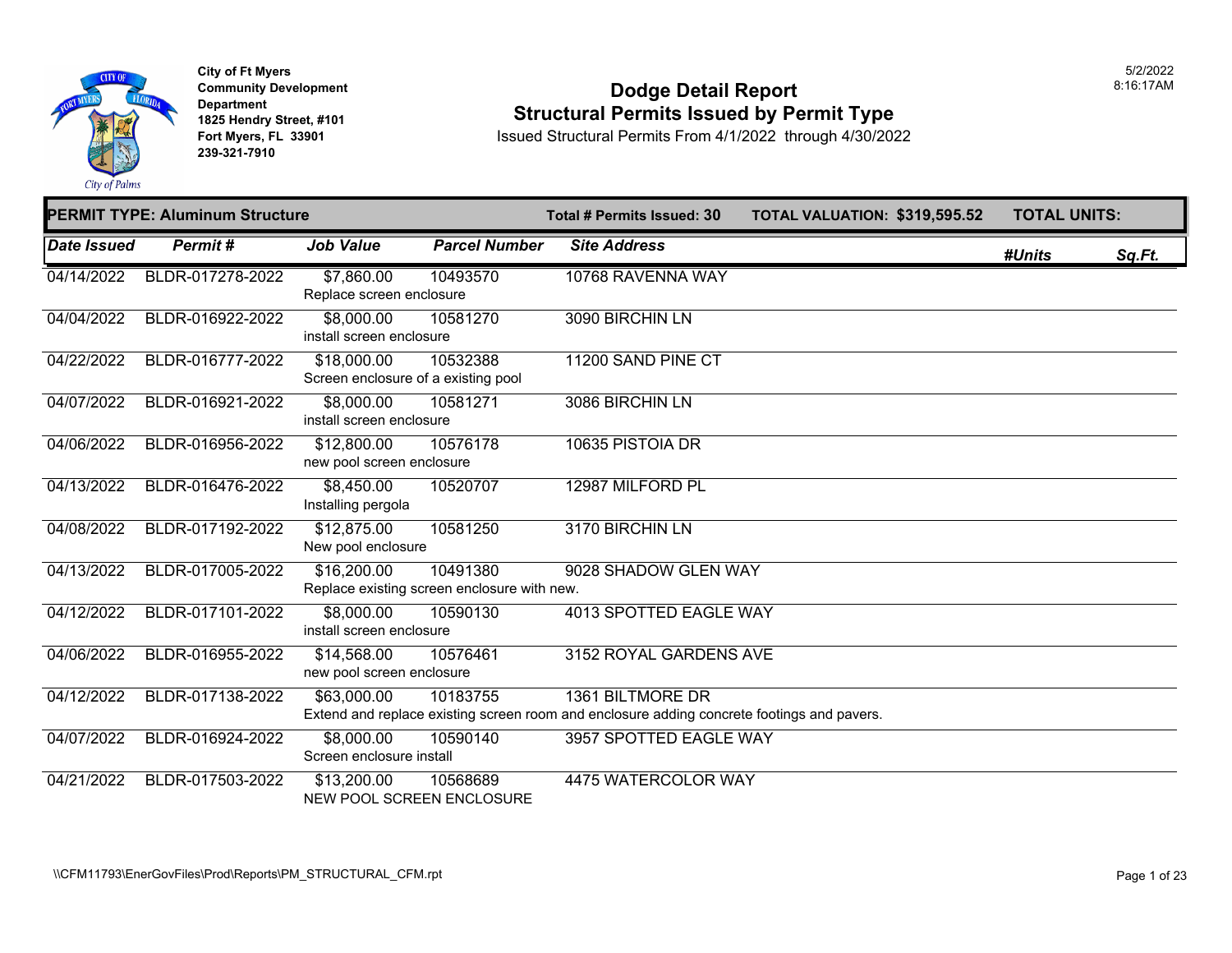

### **Community Development Dodge Detail Report** 8:16:23AM **1825 Hendry Street, #101** Structural Permits Issued by Permit Type<br>
Fort Myers, FL 33901 Structural Permits From 4/1/2022 through 4/30/202

| 04/22/2022                | BLDR-016582-2022 | \$6,000.00                                                                   | 10525359 | 8338 PROVENCIA CT                                                                                 |  |  |  |
|---------------------------|------------------|------------------------------------------------------------------------------|----------|---------------------------------------------------------------------------------------------------|--|--|--|
|                           |                  |                                                                              |          | Altering existing screen enclosure to include screen picture window with no change to foot print. |  |  |  |
| 04/13/2022                | BLDR-016972-2022 | \$2,325.00                                                                   | 10568517 | 12802 EPPING WAY                                                                                  |  |  |  |
|                           |                  | Add picture window only to existing screen enclosure.                        |          |                                                                                                   |  |  |  |
| 04/14/2022                | BLDR-017277-2022 | \$9,245.00                                                                   | 10465092 | 11330 WINE PALM RD                                                                                |  |  |  |
|                           |                  | Replace Screen Enclosure                                                     |          |                                                                                                   |  |  |  |
| 04/08/2022                | BLDR-017193-2022 | \$12,950.00                                                                  | 10581159 | 2920 ROYAL GARDENS AVE                                                                            |  |  |  |
|                           |                  | New pool enclosure                                                           |          |                                                                                                   |  |  |  |
| 04/27/2022                | BLDR-016957-2022 | \$6,400.00                                                                   | 10473034 | 10063 MAJESTIC AVE                                                                                |  |  |  |
|                           |                  | Replacement Screen Enclosure                                                 |          |                                                                                                   |  |  |  |
| 04/21/2022                | BLDR-017326-2022 | \$11,080.00                                                                  | 10564834 | 12855 CHADSFORD CIR                                                                               |  |  |  |
| new pool screen enclosure |                  |                                                                              |          |                                                                                                   |  |  |  |
| 04/12/2022                | BLDR-017078-2022 | \$7,676.00                                                                   | 10520840 | 11114 OXBRIDGE WAY                                                                                |  |  |  |
|                           |                  | Screen enclosure Extension. Concrete by others under permit BLDR-016151-2022 |          |                                                                                                   |  |  |  |
| 04/26/2022                | BLDR-017500-2022 | \$3,275.00                                                                   | 10249632 | 133 GRANADA ST                                                                                    |  |  |  |
|                           |                  | Install Screen Enclosure under existing carport on existing concrete         |          |                                                                                                   |  |  |  |
| 04/14/2022                | BLDR-017263-2022 | \$2,080.00                                                                   | 10558600 | 10502 AZZURRA DR                                                                                  |  |  |  |
|                           |                  | <b>Modify Existing Enclosure</b>                                             |          |                                                                                                   |  |  |  |
| 04/12/2022                | BLDR-016772-2022 | \$8,000.00<br>10562294                                                       |          | 11338 MERRIWEATHER CT                                                                             |  |  |  |
|                           |                  | screen enclosure install                                                     |          |                                                                                                   |  |  |  |
| 04/20/2022                | BLDR-017443-2022 | \$6,788.52                                                                   | 10590154 | 3889 SPOTTED EAGLE WAY                                                                            |  |  |  |
|                           |                  |                                                                              |          | INSTALL POOL ENCLOSURE ON EXISTING DECK. POOL PERMIT                                              |  |  |  |
|                           |                  | POOL-013235-2021                                                             |          |                                                                                                   |  |  |  |
| 04/29/2022                | BLDR-017190-2022 | \$2,300.00<br>Screen enclosure on existing slab                              | 10172590 | 2501 CORTEZ BLVD                                                                                  |  |  |  |
|                           |                  |                                                                              |          |                                                                                                   |  |  |  |
| 04/01/2022                | BLDR-012056-2021 | \$6,500.00                                                                   | 10473005 | 10001 MAJESTIC AVE                                                                                |  |  |  |
|                           |                  | pool enclosure on new pool installation                                      |          |                                                                                                   |  |  |  |
| 04/27/2022                | BLDR-017590-2022 | \$10,935.00<br>10465091                                                      |          | 11334 WINE PALM RD                                                                                |  |  |  |
|                           |                  | Replace screen enclosure                                                     |          |                                                                                                   |  |  |  |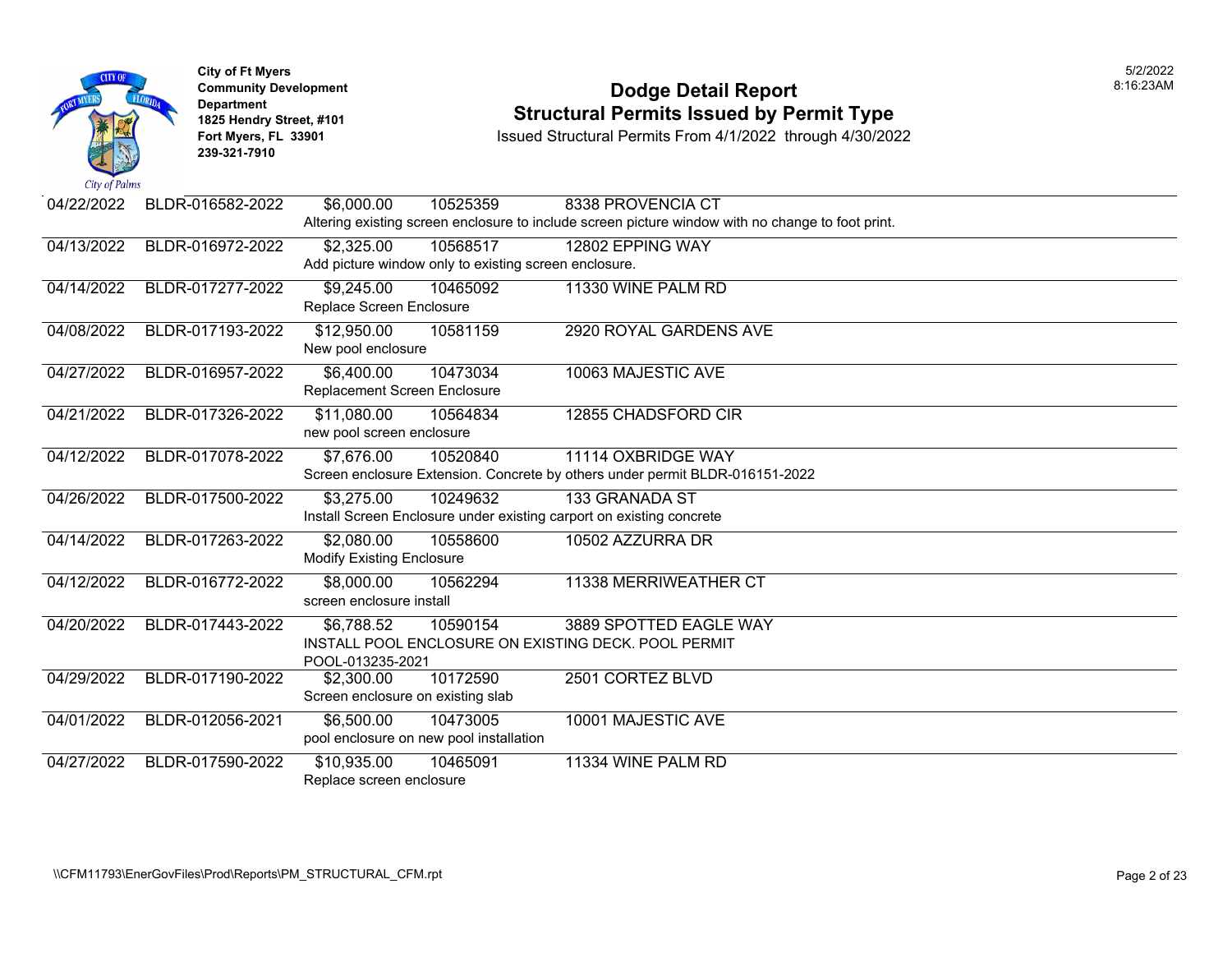

# **Community Development Dodge Detail Report** 8:16:23AM **1825 Hendry Street, #101** Structural Permits Issued by Permit Type<br>
Fort Myers, FL 33901 Structural Permits From 4/1/2022 through 4/30/202

| 04/05/2022 | BLDR-016982-2022                                                                                          | \$13.438.00 | 10586682                                                    | 11897 ARBOR TRACE DR<br>INSTALL POOL ENCLOSURE ON EXISTING DECK. POOL PERMIT POOL-009793-2021 |  |  |  |
|------------|-----------------------------------------------------------------------------------------------------------|-------------|-------------------------------------------------------------|-----------------------------------------------------------------------------------------------|--|--|--|
|            | 04/27/2022 BLDR-017090-2022<br>\$8.000.00<br>10898 STONINGTON AVE<br>10522227<br>install screen enclosure |             |                                                             |                                                                                               |  |  |  |
| 04/06/2022 | BLDM-016741-2022                                                                                          | \$3,650.00  | 10544646<br>Add footer for pavers and new screen enclosure. | 8243 BIBIANA WAY #701                                                                         |  |  |  |

|             | <b>PERMIT TYPE: Aluminum Structure w/ Slab Addition</b> |                  |                                                         | Total # Permits Issued: 4                                                                                                                               | TOTAL VALUATION: \$159,446.00 | <b>TOTAL UNITS:</b> |        |
|-------------|---------------------------------------------------------|------------------|---------------------------------------------------------|---------------------------------------------------------------------------------------------------------------------------------------------------------|-------------------------------|---------------------|--------|
| Date Issued | Permit#                                                 | <b>Job Value</b> | <b>Parcel Number</b>                                    | <b>Site Address</b>                                                                                                                                     |                               | #Units              | Sq.Ft. |
| 04/04/2022  | BLDR-016785-2022                                        | \$17,052.00      | 10574993                                                | 11905 GROSSETO CT<br>Install Paver Deck with Concrete Footer and Screen Enclosure                                                                       |                               |                     |        |
| 04/18/2022  | BLDR-017208-2022                                        | \$33,000.00      | 10497178<br>Extend concrete slab/erect new screen room. | 10717 AVILA CIR                                                                                                                                         |                               |                     |        |
| 04/21/2022  | BLDR-017484-2022                                        | \$22,394.00      | 10563689                                                | 4533 WATERCOLOR WAY<br>FOOTER, DECK EXTENSION, SCREEN ENCLOSURE, ELITE ROOF                                                                             |                               |                     |        |
| 04/06/2022  | BLDC-015874-2022                                        | \$87,000.00      | 10600375                                                | 10010 SOLTURA DR<br>New aluminum motorized entry gate and columns for car access into the community. The community fence is to be permitted separately. |                               |                     |        |

| <b>PERMIT TYPE: Awning</b> |                  |                  |                                                                       | Total # Permits Issued: 1 | <b>TOTAL VALUATION: \$3,500.00</b> | <b>TOTAL UNITS:</b> |        |
|----------------------------|------------------|------------------|-----------------------------------------------------------------------|---------------------------|------------------------------------|---------------------|--------|
| Date Issued                | <b>Permit #</b>  | <b>Job Value</b> | <b>Parcel Number</b>                                                  | <b>Site Address</b>       |                                    | #Units              | Sq.Ft. |
| 04/08/2022                 | BLDC-016973-2022 | \$3,500.00       | 10612113<br>Install one illuminated 6' canopy over drive thru window. | 2380 CHAMPION RING RD     |                                    |                     |        |

| <b>PERMIT TYPE: Commercial Addition</b> |          |                  | Total # Permits Issued: 2 | <b>TOTAL VALUATION: \$2,750,000.00</b> | <b>TOTAL UNITS:</b> |        |        |
|-----------------------------------------|----------|------------------|---------------------------|----------------------------------------|---------------------|--------|--------|
| Date Issued                             | Permit # | <b>Job Value</b> | <b>Parcel Number</b>      | <b>Site Address</b>                    |                     | #Units | Sa.Ft. |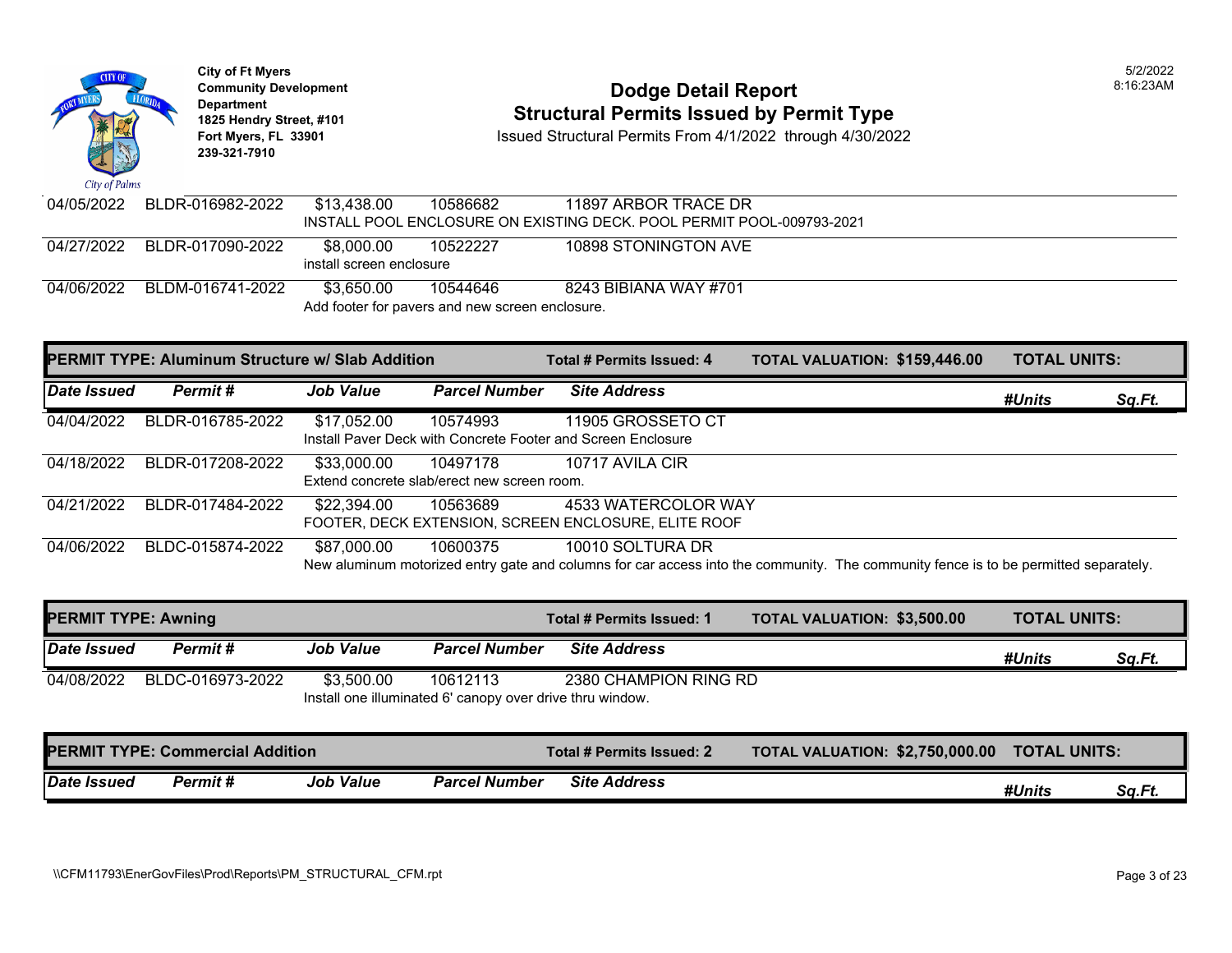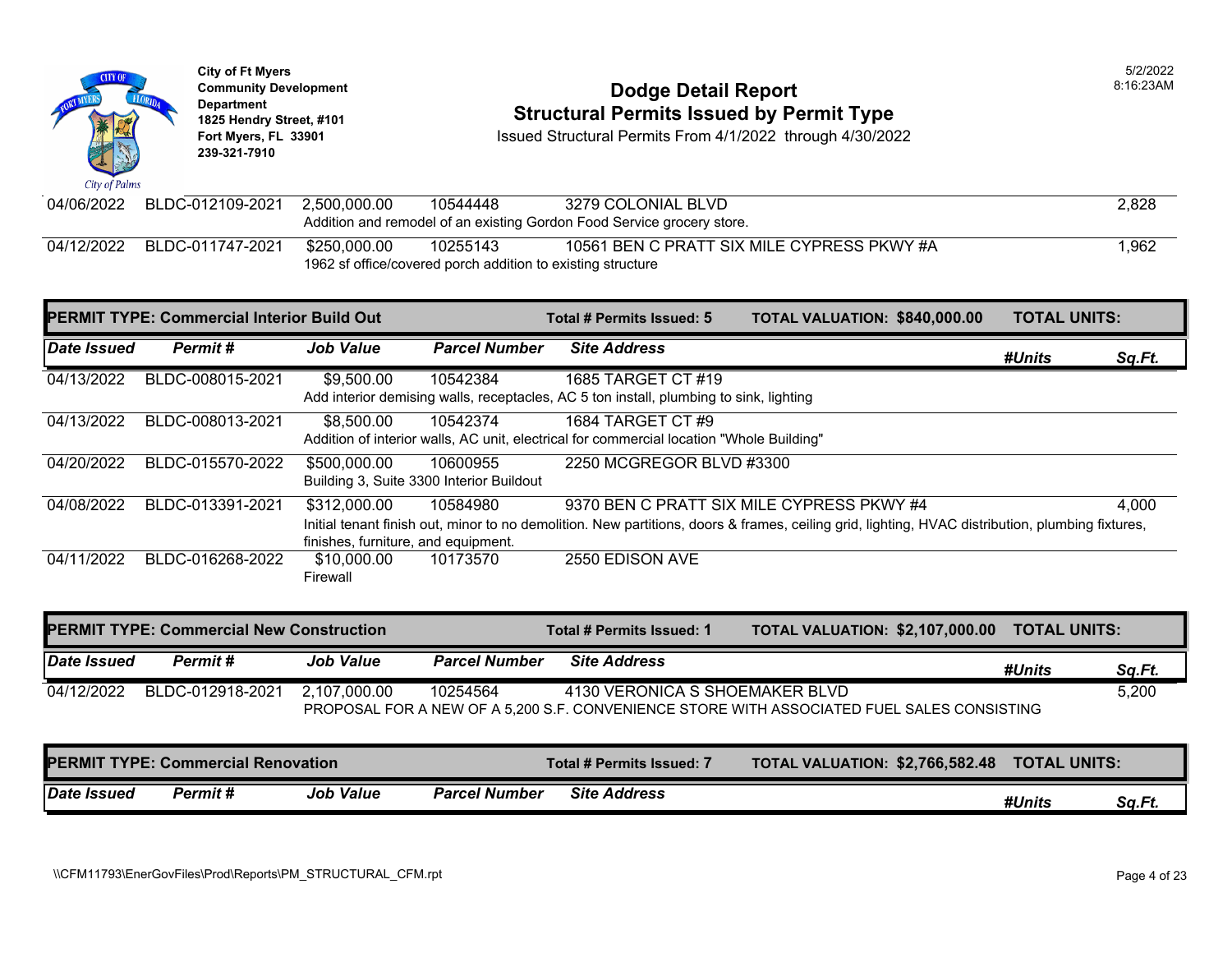

# **Community Development Dodge Detail Report** 8:16:23AM **1825 Hendry Street, #101** Structural Permits Issued by Permit Type<br>
Fort Myers, FL 33901 Structural Permits From 4/1/2022 through 4/30/202

| 04/06/2022 | BLDC-015391-2022 | \$206,666.48              | 10254571                                         | 4200 FORD ST                                                                                                                                  |  |  |  |  |  |  |
|------------|------------------|---------------------------|--------------------------------------------------|-----------------------------------------------------------------------------------------------------------------------------------------------|--|--|--|--|--|--|
|            |                  |                           |                                                  | Replacing existing rack in warehouse. No change to the layout or design. Just new material.                                                   |  |  |  |  |  |  |
| 04/12/2022 | BLDC-013017-2021 | \$175,000.00              | 10172515                                         | 1910 VIRGINIA AVE #1601                                                                                                                       |  |  |  |  |  |  |
|            |                  |                           |                                                  | Interior Remodel Multi Family Building Residential : Threshold Building Inspection Required"                                                  |  |  |  |  |  |  |
| 04/06/2022 | BLDC-014854-2022 | \$15,000.00               | 10548062                                         | 2743 FIRST ST #805                                                                                                                            |  |  |  |  |  |  |
|            |                  |                           |                                                  | Renovate 2 bathrooms with new tile and new plumbing fixtures. Master bath: remove tub, enlarge shower area, build new shower pan and          |  |  |  |  |  |  |
|            |                  |                           | wall for new shower faucet/head, and move drain. |                                                                                                                                               |  |  |  |  |  |  |
| 04/19/2022 | BLDC-015569-2022 | \$170,000.00              | 10249857                                         | 4655 LAREDO AVE                                                                                                                               |  |  |  |  |  |  |
|            |                  | <b>Commercial Remodel</b> |                                                  |                                                                                                                                               |  |  |  |  |  |  |
| 04/18/2022 | BLDC-016127-2022 | \$194,916.00              | 10254599                                         | 2840 WINKLER AVE                                                                                                                              |  |  |  |  |  |  |
|            |                  |                           |                                                  | Water Damage Restoration including drywall, paint, insulation, carpet and tile.                                                               |  |  |  |  |  |  |
| 04/04/2022 | BLDC-014416-2022 | \$5,000.00                | 10245248                                         | 3225 E RIVERSIDE DR #68F                                                                                                                      |  |  |  |  |  |  |
|            |                  |                           |                                                  | Interior renovation of apartment 68F with some minor electrical                                                                               |  |  |  |  |  |  |
| 04/25/2022 | BLDC-016944-2022 | 2,000,000.00              | 10255506                                         | 2850 COLONIAL BLVD                                                                                                                            |  |  |  |  |  |  |
|            |                  |                           |                                                  | Private Provider - Renovation, alteration level 2, mixed use/ separated, Group "B" & "S-1", Type IIB-sprinklered per NFPA 13. Reconfiguration |  |  |  |  |  |  |
|            |                  |                           |                                                  | of Building: Alteration less than 50% of Building area. Total area=47,873SF ((PRIVATE PROVIDER PLAN REVIEW AND INSPECTIONS))                  |  |  |  |  |  |  |

| <b>PERMIT TYPE: Construction Trailer</b> |                  |                                   |                      | Total # Permits Issued: 1    | TOTAL VALUATION: \$3,000.00 | <b>TOTAL UNITS:</b> |        |
|------------------------------------------|------------------|-----------------------------------|----------------------|------------------------------|-----------------------------|---------------------|--------|
| <b>Date Issued</b>                       | Permit #         | <b>Job Value</b>                  | <b>Parcel Number</b> | <b>Site Address</b>          |                             | #Units              | Sa.Ft. |
| 04/27/2022                               | BLDC-017259-2022 | \$3,000.00<br>temporary structure | 10610631             | 6150 TRI COUNTY COMMERCE WAY |                             |                     |        |

| <b>PERMIT TYPE: Demolition - Entire Structure</b> |                  |                                                |                                             | Total # Permits Issued: 7 | <b>TOTAL VALUATION: \$88,320.00</b> | <b>TOTAL UNITS:</b> |        |
|---------------------------------------------------|------------------|------------------------------------------------|---------------------------------------------|---------------------------|-------------------------------------|---------------------|--------|
| Date Issued                                       | Permit#          | Job Value                                      | <b>Site Address</b><br><b>Parcel Number</b> |                           |                                     | #Units              | Sa.Ft. |
| 04/26/2022                                        | BLDR-016309-2022 | \$15,000.00<br>Demolition of entire structure. | 10173033                                    | 2116 BROADWAY             |                                     |                     |        |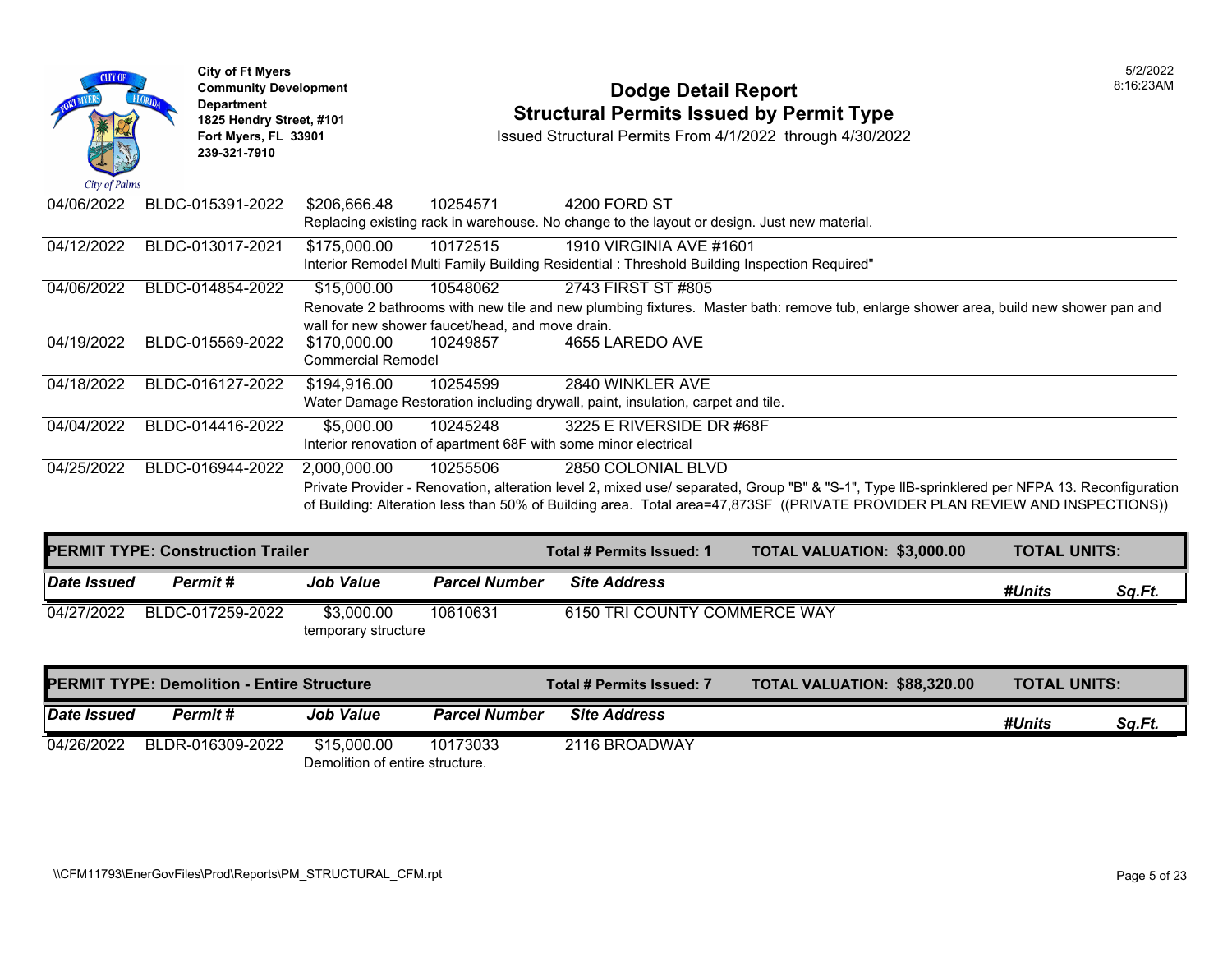

# **Community Development Dodge Detail Report** 8:16:23AM **1825 Hendry Street, #101** Structural Permits Issued by Permit Type<br>
Fort Myers, FL 33901 Structural Permits From 4/1/2022 through 4/30/202

| 04/26/2022 | BLDR-016310-2022 | \$15,000.00<br>Demolition of entire estructure.      | 10173032 | 2108 BROADWAY                                                                                                                            |
|------------|------------------|------------------------------------------------------|----------|------------------------------------------------------------------------------------------------------------------------------------------|
|            |                  |                                                      |          |                                                                                                                                          |
| 04/20/2022 | BLDR-016764-2022 | \$6,000.00                                           | 10253706 | 2320 BARDEN ST                                                                                                                           |
|            |                  |                                                      |          | Demolition of a single family home. The debris caused by the demolition will be placed into a dump truck and hauled off to an authorized |
|            |                  | land filled.                                         |          |                                                                                                                                          |
| 04/26/2022 | BLDR-016306-2022 | \$15,000.00                                          | 10173030 | 2084 BROADWAY                                                                                                                            |
|            |                  | Demolition of entire house.                          |          |                                                                                                                                          |
| 04/14/2022 | BLDR-016588-2022 | \$14,000.00                                          | 10176697 | 1368 HANTON AVE                                                                                                                          |
|            |                  | Demolition of entire structure to build a new house. |          |                                                                                                                                          |
| 04/12/2022 | BLDC-016354-2022 | \$15,820.00                                          | 10251528 | 2900 SECOND ST                                                                                                                           |
|            |                  |                                                      |          | Demolish and haul away former flower shop structure and shed                                                                             |
| 04/26/2022 | BLDC-016304-2022 | \$7,500.00                                           | 10173029 | 2074 BROADWAY                                                                                                                            |
|            |                  | Demolition of concrete parking lot.                  |          |                                                                                                                                          |
|            |                  |                                                      |          |                                                                                                                                          |
|            |                  |                                                      |          |                                                                                                                                          |

|             | <b>PERMIT TYPE: Demolition - Interior Demo</b>  |                                                       |                                                       | Total # Permits Issued: 4                                      | TOTAL VALUATION: \$243,000.00 | <b>TOTAL UNITS:</b> |        |
|-------------|-------------------------------------------------|-------------------------------------------------------|-------------------------------------------------------|----------------------------------------------------------------|-------------------------------|---------------------|--------|
| Date Issued | Permit #                                        | <b>Job Value</b>                                      | <b>Parcel Number</b>                                  | <b>Site Address</b>                                            |                               | #Units              | Sq.Ft. |
| 04/06/2022  | BLDC-013459-2021                                | \$15,000.00                                           | 10184544                                              | 3852 CLEVELAND AVE                                             |                               |                     |        |
|             |                                                 | Interior non structural demolition "COD-012826-2021"" |                                                       |                                                                |                               |                     |        |
|             |                                                 |                                                       | Gas and water disconnection by Plumbing subcontractor |                                                                |                               |                     |        |
|             | Power feeders have already been removed by FP&L |                                                       |                                                       |                                                                |                               |                     |        |
| 04/28/2022  | BLDC-015645-2022                                | \$3.000.00                                            | 10586562                                              | 3890 VERONICA S SHOEMAKER BLVD                                 |                               |                     |        |
|             |                                                 |                                                       |                                                       | DEMO ALL OFFICE/ WORK AREAS, LEAVING THE SHELL OF THE BUILDING |                               |                     |        |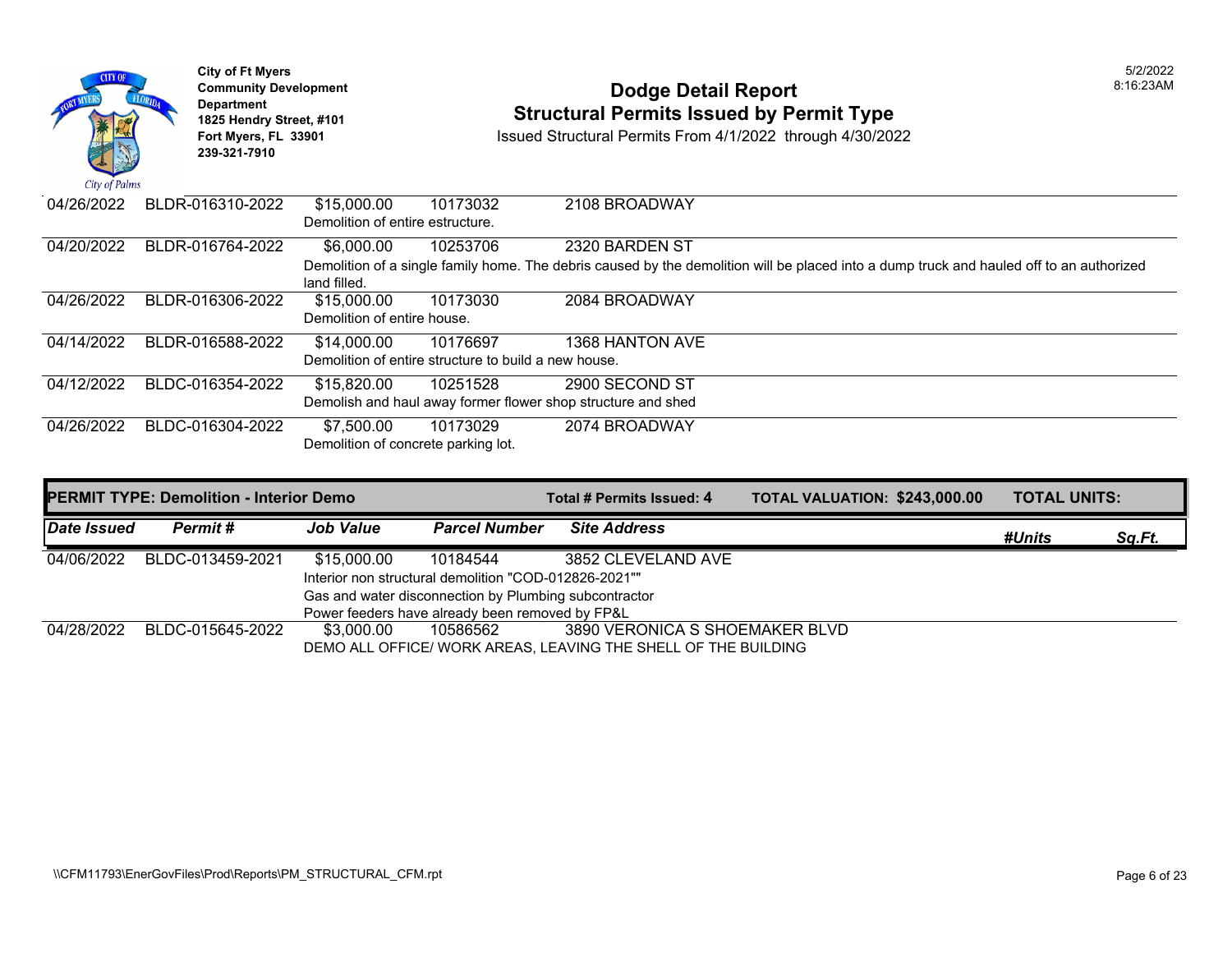

# **Community Development Dodge Detail Report** 8:16:23AM **1825 Hendry Street, #101** Structural Permits Issued by Permit Type<br>
Fort Myers, FL 33901 Structural Permits From 4/1/2022 through 4/30/202

**Issued Structural Permits From 4/1/2022 through 4/30/2022** 

| City of Palms |                                                                |                             |                                             |                                                                  |                                                                                                                                             |                     |               |
|---------------|----------------------------------------------------------------|-----------------------------|---------------------------------------------|------------------------------------------------------------------|---------------------------------------------------------------------------------------------------------------------------------------------|---------------------|---------------|
| 04/28/2022    | BLDC-017106-2022                                               | \$175,000.00                | 10250564                                    | 3637 DR MARTIN LUTHER KING JR BLVD #103                          |                                                                                                                                             |                     |               |
|               |                                                                |                             |                                             |                                                                  | REMOVAL OF SELECTED INTERIOR WALL PARTITIONS. REMOVAL OF ALL EXISTING GYPSUM BOARD WITHIN UNIT. REMOVAL OF                                  |                     |               |
|               |                                                                | INTERIOR DOORS AS NOTED.    |                                             |                                                                  |                                                                                                                                             |                     |               |
|               |                                                                |                             |                                             |                                                                  |                                                                                                                                             |                     |               |
|               |                                                                |                             |                                             | ((PRIVATE PROVIDER PLAN REVIEW & INSPECTIONS))                   |                                                                                                                                             |                     |               |
|               |                                                                |                             |                                             |                                                                  | REMOVAL OF PLUMBING FIXTURES AS SHOWN. REMOVAL OF ALL FLOOR FINISHES. REMOVAL OF EXISTING DROP CEILING TILES                                |                     |               |
|               |                                                                |                             | AND GRID WITH ALL ASSOCIATED ELECTRICAL     |                                                                  |                                                                                                                                             |                     |               |
|               |                                                                |                             |                                             |                                                                  | LIGHTING AND HVAC GRILLES. REMOVAL OF ALL INTERIOR HVAC DUCTWORK BACK TO EXISTING RTU'S. REMOVAL OF ALL                                     |                     |               |
|               |                                                                |                             | EXISTING ELECTRICAL DEVICES, CONDUIT        |                                                                  |                                                                                                                                             |                     |               |
|               |                                                                |                             | AND WIRING BACK TO EXISTING PANEL LOCATION. |                                                                  |                                                                                                                                             |                     |               |
|               |                                                                |                             |                                             |                                                                  | EXISTING UNITS ARE FIRE SEPARATED FROM EACH OTHER BY EXISTING TWO HOUR FIRE RATED CONSTRUCTION. NO ADDITION                                 |                     |               |
|               |                                                                | PENETRATIONS ARE REQUIRED   |                                             |                                                                  |                                                                                                                                             |                     |               |
|               |                                                                | FOR THIS DEMOLITION PERMIT. |                                             |                                                                  |                                                                                                                                             |                     |               |
|               |                                                                |                             |                                             |                                                                  | EXISTING, FUNCTIONAL FIRE-SPRINKLER SYSTEM AND FIRE-ALARM SYSTEM TO REMAIN FUNCTIONAL. REFER TO ELECTRICAL                                  |                     |               |
|               |                                                                |                             | KEYNOTES ON ELECTRICAL DEMO PLAN            |                                                                  |                                                                                                                                             |                     |               |
| 04/26/2022    | BLDC-015250-2022                                               | \$50,000.00                 | 10162456                                    | <b>1529 LEE ST</b>                                               |                                                                                                                                             |                     |               |
|               |                                                                |                             |                                             |                                                                  | Demolition of interior framing and entire roof system, in preparation for new roof, storefront doors/windows, interior cooler, new electric |                     |               |
|               |                                                                | service, new stucco facade. |                                             |                                                                  |                                                                                                                                             |                     |               |
|               |                                                                |                             |                                             | "Electrical Trade: TRD-015291-2022; Mechanical Trade TRD-016274" |                                                                                                                                             |                     |               |
|               |                                                                |                             |                                             |                                                                  |                                                                                                                                             |                     |               |
|               | <b>PERMIT TYPE: Demolition - Minor/Selective (Eng. Report)</b> |                             |                                             | Total # Permits Issued: 1                                        | <b>TOTAL VALUATION: \$0.00</b>                                                                                                              | <b>TOTAL UNITS:</b> |               |
| Date Issued   | Permit#                                                        | <b>Job Value</b>            | <b>Parcel Number</b>                        | <b>Site Address</b>                                              |                                                                                                                                             | #Units              | <u>Sq.Ft.</u> |
|               |                                                                |                             |                                             |                                                                  |                                                                                                                                             |                     |               |
| 04/22/2022    | BLDC-017964-2022                                               | \$0.00                      | 10252836                                    | 2305 HENDERSON AVE                                               |                                                                                                                                             |                     |               |

Minor selective demo

| <b>PERMIT TYPE: Duplex - New</b> |                  |                                          |                      | Total # Permits Issued: 2 | <b>TOTAL VALUATION: \$532,674.00</b> | <b>TOTAL UNITS:</b> |        |
|----------------------------------|------------------|------------------------------------------|----------------------|---------------------------|--------------------------------------|---------------------|--------|
| Date Issued                      | Permit #         | <b>Job Value</b>                         | <b>Parcel Number</b> | <b>Site Address</b>       |                                      | #Units              | Sa.Ft. |
| 04/27/2022                       | BLDR-013333-2021 | \$264.917.00<br>New Duplex on vacate lot | 10251978             | 3141 BLOUNT ST            |                                      |                     | .786   |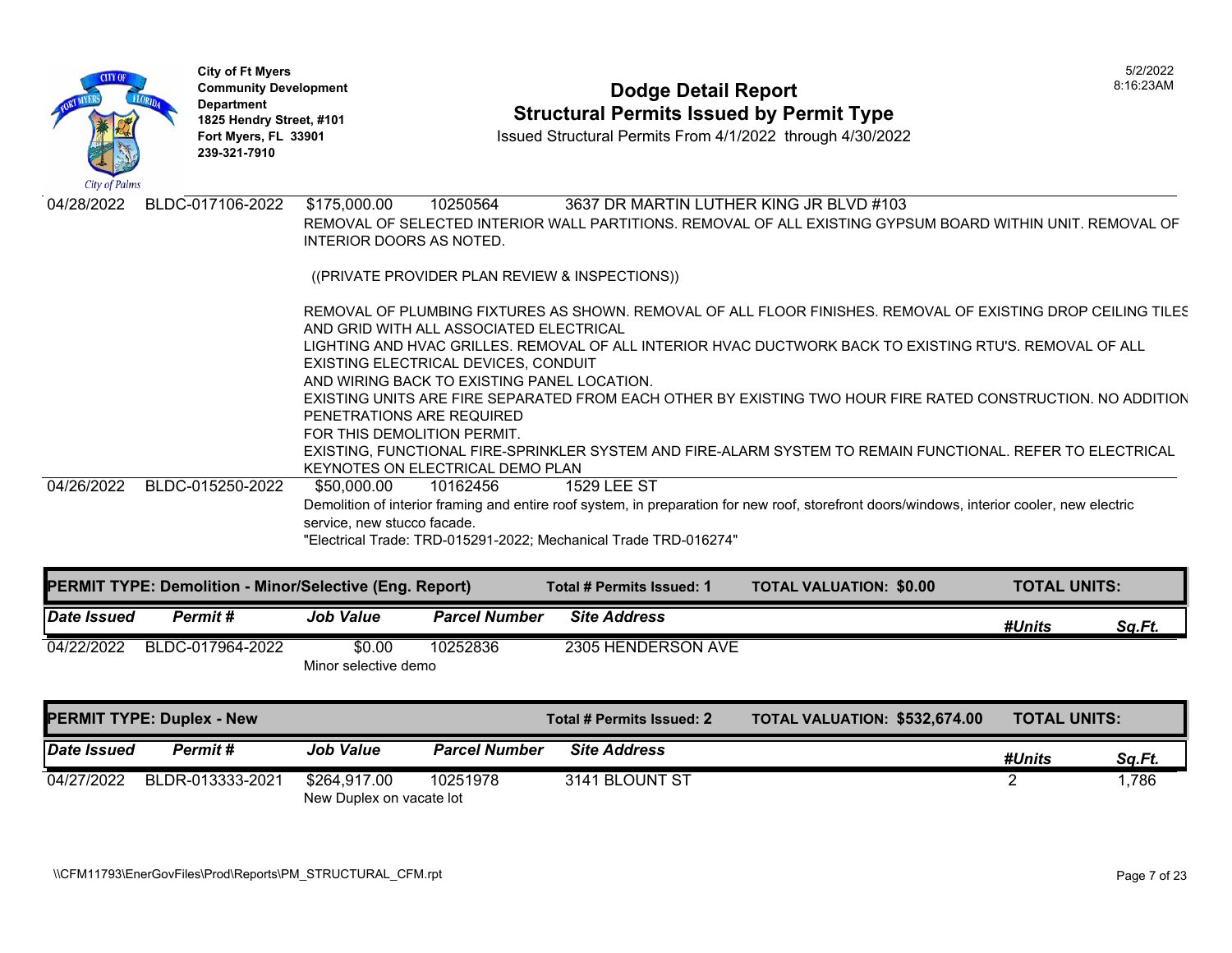

#### **Community Development** 8:16:23AM **1825 Hendry Street, #101**<br>1825 Hendry Street, #101 **Structural Permits Issued by Permit Type**<br>1851 Fort Myers, FL 33901 **Structural Permits From 4/1/2022** through 4/30/202

**Issued Structural Permits From 4/1/2022 through 4/30/2022** 

Build new duplex IMPACT GLASS

04/01/2022 BLD2020-03011 \$267,757.00 10565988 2335 JEFFCOTT ST #2337 2 2,240

|                    | <b>PERMIT TYPE: Fence/Wall/Dump Enclosure</b> |                                                     |                                                                    | Total # Permits Issued: 41                                                                                                | <b>TOTAL VALUATION: \$269,740.37</b>                                                                          |        | <b>TOTAL UNITS:</b> |  |
|--------------------|-----------------------------------------------|-----------------------------------------------------|--------------------------------------------------------------------|---------------------------------------------------------------------------------------------------------------------------|---------------------------------------------------------------------------------------------------------------|--------|---------------------|--|
| <b>Date Issued</b> | Permit#                                       | <b>Job Value</b>                                    | <b>Parcel Number</b>                                               | <b>Site Address</b>                                                                                                       |                                                                                                               | #Units | Sq.Ft.              |  |
| 04/21/2022         | BLDR-017169-2022                              | \$1,500.00                                          | 10187102                                                           | 5234 CEDARBEND DR #4<br>DEMO AND REBUILD FENCE TO ABOVE GROUND ELEVATION OF 6 FEET IN HEIGHT                              |                                                                                                               |        |                     |  |
| 04/13/2022         | BLDR-017172-2022                              | \$1,500.00                                          | 10187139                                                           | 5244 CEDARBEND DR #1<br>DEMO AND REBUILD FENCE TO ABOVE GROUND ELEVATION OF 6 FEET IN HEIGHT                              |                                                                                                               |        |                     |  |
| 04/12/2022         | BLDR-017408-2022                              | \$7,429.00                                          | 10175479                                                           | 1230 BRAMAN AVE<br>INSTALL 164 LF OF 4' H VINYL OPEN PICKET FENCE WITH 3 GATES                                            |                                                                                                               |        |                     |  |
| 04/28/2022         | BLDR-015389-2022                              | \$900.00                                            | 10591176                                                           | 11472 TIVERTON TRCE<br>INSTALL 4' VINYL FENCE AROUND GARBAGE CANS WITH SINGLE GATE                                        |                                                                                                               |        |                     |  |
| 04/29/2022         | BLDR-015547-2022                              | \$970.00                                            | 10176088                                                           | 3020 SUNSET RD<br>2 ft. black metal fence that pushes in ground (comes in sections)                                       |                                                                                                               |        |                     |  |
| 04/14/2022         | BLDR-017261-2022                              | \$3,970.00                                          | 10590109                                                           | 4105 SPOTTED EAGLE WAY                                                                                                    | ADDITOX, 86' LFT OF 4' TALL TWO RAIL BRONZE ALUMINUM FENCE TO INCLUDE TWO 5' WIDE SINGLE GATES, NOT POOL CODE |        |                     |  |
| 04/13/2022         | BLDR-017170-2022                              | \$1,500.00                                          | 10187100                                                           | 5234 CEDARBEND DR #2<br>DEMO AND REBUILD FENCE TO ABOVE GROUND ELEVATION OF 6 FEET IN HEIGHT                              |                                                                                                               |        |                     |  |
| 04/12/2022         | BLDR-017407-2022                              | \$6,578.00<br><b>GATES</b>                          | 10162269                                                           | 1809 HOUGH ST                                                                                                             | INSTALL 163 LF OF 6'H WOOD PRIVACY FENCE WITH NO GATES; INSTALL 36 LF OF 42" H WOOD OPEN PICKET FENCE WITH NO |        |                     |  |
| 04/04/2022         | BLDR-016829-2022                              | \$2,050.00                                          | 10582141                                                           | 4826 PALMA DE NOVA LN<br>remove existing 61' of chain link and install in same location 61' of new 72" blk vyl chain link |                                                                                                               |        |                     |  |
| 04/12/2022         | BLDR-017221-2022                              | \$9,297.00                                          | 10183911<br>Install 178LF of 6'H vinyl privacy fence with 2 gates. | 1424 SANTA BARBARA AVE                                                                                                    |                                                                                                               |        |                     |  |
| 04/11/2022         | BLDR-016762-2022                              | \$6,500.00<br>Install new wall along property line. | 10176697                                                           | 1368 HANTON AVE                                                                                                           |                                                                                                               |        |                     |  |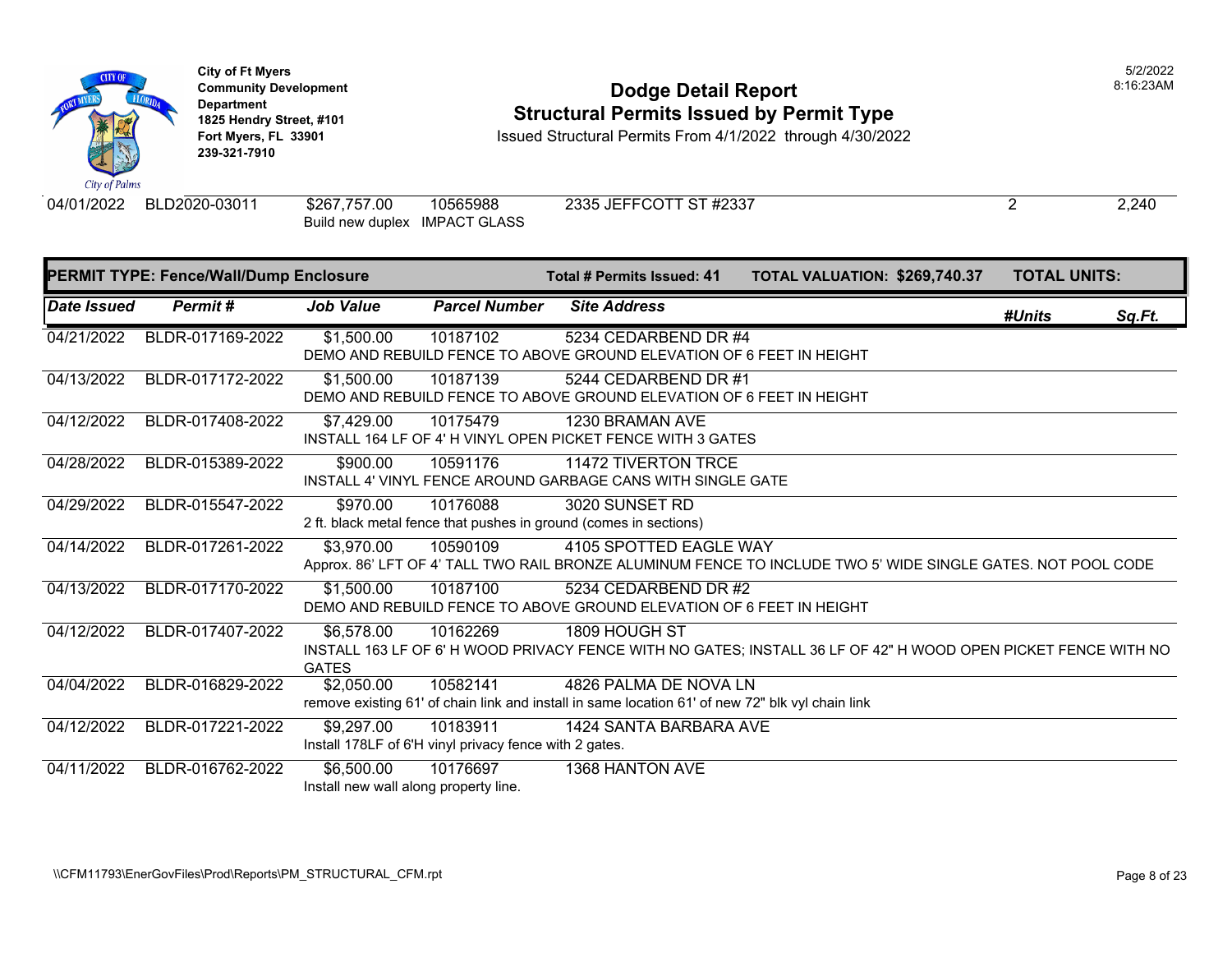

### **Community Development Dodge Detail Report** 8:16:23AM **1825 Hendry Street, #101** Structural Permits Issued by Permit Type<br>
Fort Myers, FL 33901 Structural Permits From 4/1/2022 through 4/30/202

**Fort Myers, FL 33901** Issued Structural Permits From 4/1/2022 through 4/30/2022

| 04/04/2022 | BLDR-016840-2022 | \$2,050.00<br>10586376<br>4838 PALMA DE NOVA LN                                                                              |
|------------|------------------|------------------------------------------------------------------------------------------------------------------------------|
|            |                  | Replace Existing 61' of Chain link & Install new 61' of 72" BLK Vyl Chain link in same location                              |
| 04/25/2022 | BLDR-017470-2022 | \$5,161.00<br>10184153<br>1505 GROVE AVE                                                                                     |
|            |                  | Install 103LF of 6'H vinyl privacy fence with 2 gates. Fence, gates & latches all in compliance with pool code requirements. |
| 04/20/2022 | BLDR-017059-2022 | \$7,100.00<br>3932 HAROLD AVE<br>10183554                                                                                    |
|            |                  | Install 101' of 48" blk chain lin and 132' of 72" PVC privacy w/ 2 gates                                                     |
| 04/21/2022 | BLDR-016991-2022 | \$5,096.25<br>10173931<br>2028 KATHERINE ST                                                                                  |
|            |                  | NEW-4' ALUM FENCE W/GATE                                                                                                     |
| 04/28/2022 | BLDR-017234-2022 | \$8,000.00<br>10184283<br>3927 ROGERS ST                                                                                     |
|            |                  | Installing 212' of vinyl fence + 1 gate.                                                                                     |
| 04/06/2022 | BLDR-016841-2022 | \$2,050.00<br>4844 PALMA DE NOVA LN<br>10586377                                                                              |
|            |                  | Remove Existing 70' of Chain Link and install new 70' of 72" Blk Vyl Chain Link in same Location                             |
| 04/01/2022 | BLDR-016743-2022 | \$7,000.00<br>10176795<br>3253 MCGREGOR BLVD                                                                                 |
|            |                  | 6ft vinyl fence and 2 gates in back yard.                                                                                    |
| 04/12/2022 | BLDR-017174-2022 | \$1,500.00<br>10187141<br>5244 CEDARBEND DR #3                                                                               |
|            |                  | DEMO AND REBUILD FENCE TO ABOVE GROUND ELEVATION OF 6 FEET IN HEIGHT                                                         |
| 04/21/2022 | BLDR-017179-2022 | \$1,500.00<br>10187183<br>5256 CEDARBEND DR #1                                                                               |
|            |                  | DEMO AND REBUILD FENCE TO ABOVE GROUND ELEVATION OF 6 FEET IN HEIGHT                                                         |
| 04/14/2022 | BLDR-017147-2022 | \$4,656.12<br>10547100<br>10438 SPRUCE PINE CT                                                                               |
|            |                  | Install 103' of 4' high aluminum fence plus one 5' wide gate                                                                 |
| 04/25/2022 | BLDR-017279-2022 | \$5,590.00<br>10528813<br>9424 RIVER OTTER DR                                                                                |
|            |                  | 4 ft tall aluminium fence                                                                                                    |
| 04/19/2022 | BLDR-016830-2022 | \$2,050.00<br>4832 PALMA DE NOVA LN<br>10586375                                                                              |
|            |                  | Remove existing 61' of Chain link & install 61' of new 72" blk vyl chain link in same location                               |
| 04/19/2022 | BLDR-016846-2022 | <b>4868 MAJORCA PALMS DR</b><br>\$2,050.00<br>10586368                                                                       |
|            |                  | Remove Existing 61' of Chain Link Fence & Install 61' of New 71" Blk Vyl Chain Link in same location                         |
| 04/06/2022 | BLDR-016170-2022 | \$9,960.00<br>1361 BILTMORE DR<br>10183755                                                                                   |
|            |                  | 259ftt of 6FT high pvc to include 1 10ft double gate and 1 5FT single gate.                                                  |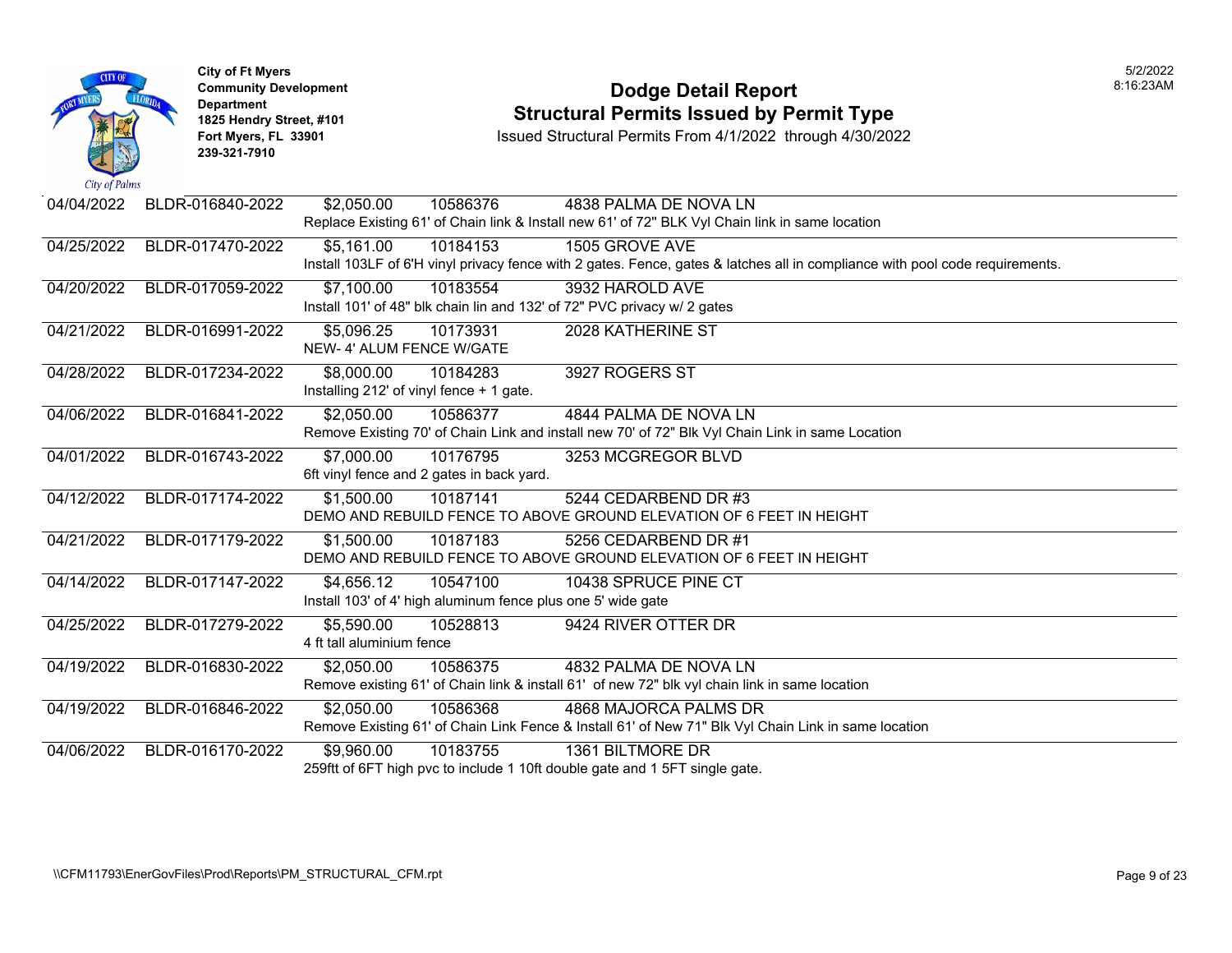

# **Community Development Dodge Detail Report** 8:16:23AM **1825 Hendry Street, #101** Structural Permits Issued by Permit Type<br>
Fort Myers, FL 33901 Structural Permits From 4/1/2022 through 4/30/202

| 04/21/2022 | BLDR-017171-2022 | \$1,500.00<br>10187147                                                       | 5246 CEDARBEND DR #1                                                                                                                       |
|------------|------------------|------------------------------------------------------------------------------|--------------------------------------------------------------------------------------------------------------------------------------------|
|            |                  |                                                                              | DEMO AND REBUILD FENCE TO ABOVE GROUND ELEVATION OF 6 FEET IN HEIGHT                                                                       |
| 04/13/2022 | BLDR-017445-2022 | \$5,000.00<br>10455640                                                       | 7931 TIGER PALM WAY                                                                                                                        |
|            |                  | (3) SIDED 48" HIGH POOL FENCE/ 2 SELF CLOSE AND LATCHING GATES               |                                                                                                                                            |
| 04/12/2022 | BLDR-017159-2022 | 10187059<br>\$1,500.00                                                       | 5224 CEDARBEND DR #1                                                                                                                       |
|            |                  |                                                                              | DEMO AND REBUILD FENCE TO ABOVE GROUND ELEVATION OF 6 FEET IN HEIGHT                                                                       |
| 04/12/2022 | BLDR-016858-2022 | \$2,800.00<br>10549922                                                       | 4826 MAJORCA PALMS DR                                                                                                                      |
|            |                  | Vinyl fence on back and side of my house.                                    |                                                                                                                                            |
| 04/01/2022 | BLDR-016171-2022 | \$2,050.00<br>10582145                                                       | 4820 PALMA DE NOVA LN                                                                                                                      |
|            |                  |                                                                              | remove existing chain link fence and reinstall 61' of 71" new blk vyl chain link no gates all in same location for security                |
| 04/27/2022 | BLDR-017511-2022 | \$6,845.00<br>10176758                                                       | 1457 MORENO AVE                                                                                                                            |
|            |                  |                                                                              | Approx. 189' LFT of 4' tall two rail black aluminum fence to include three single gates. Pool Code.                                        |
| 04/01/2022 | BLDR-016592-2022 | \$9,150.00<br>10188136                                                       | 25 FALCONWOOD CT                                                                                                                           |
|            |                  | Aluminum pool fence                                                          |                                                                                                                                            |
| 04/27/2022 | BLDR-017538-2022 | \$3,425.00<br>10589976                                                       | 3898 SPOTTED EAGLE WAY                                                                                                                     |
|            |                  |                                                                              | Approx. 74.5' LFT of 4' tall two rail bronze aluminum fence to include one 5' single gate.                                                 |
| 04/05/2022 | BLDR-016447-2022 | 10176833<br>\$2,100.00                                                       | 1420 PASSAIC AVE                                                                                                                           |
|            |                  | Replace existing fence.                                                      |                                                                                                                                            |
| 04/12/2022 | BLDR-017168-2022 | $\overline{$1,500.00}$<br>10187101                                           | 5234 CEDARBEND DR #3                                                                                                                       |
|            |                  |                                                                              | DEMO AND REBUILD FENCE TO ABOVE GROUND ELEVATION OF 6 FEET IN HEIGHT                                                                       |
| 04/25/2022 | BLDC-017412-2022 | 10445185<br>\$6,300.00                                                       | 2250 WIDMAN WAY                                                                                                                            |
|            |                  | 122' of 5' high aluminum picket fence, no gates                              |                                                                                                                                            |
| 04/19/2022 | BLDC-017225-2022 | \$6,200.00<br>10183662                                                       | 5011 MCGREGOR BLVD                                                                                                                         |
|            |                  | Remove existing chain link and install new 48" pvc picket fnc w/ 1- 3' gate. |                                                                                                                                            |
| 04/18/2022 | BLDC-017223-2022 | \$2,543.00<br>10185189                                                       | 1418 PARK SHORE CIR #4                                                                                                                     |
|            |                  | Install 45LF of 6'H wood privacy fence with 1 gate.                          |                                                                                                                                            |
| 04/08/2022 | BLDC-016885-2022 | \$100,000.00<br>10547179                                                     | 10131 SOLTURA DR                                                                                                                           |
|            |                  |                                                                              | Install 3,200 LF of 6' H PVC w/ 139 individual gates per home and 3 sets of dumpster gates. Install 4,525 LF of 4' H Aluminum perimeter w/ |
|            |                  |                                                                              | 1 walk gate and pool fence (only pool fence for pool code w/ 2 walk gates.) Install 75 LF of 6' H Aluminum w/ 2 walk gates and 2 dbl swing |
|            |                  | gates equipped with operators and EVAC.                                      |                                                                                                                                            |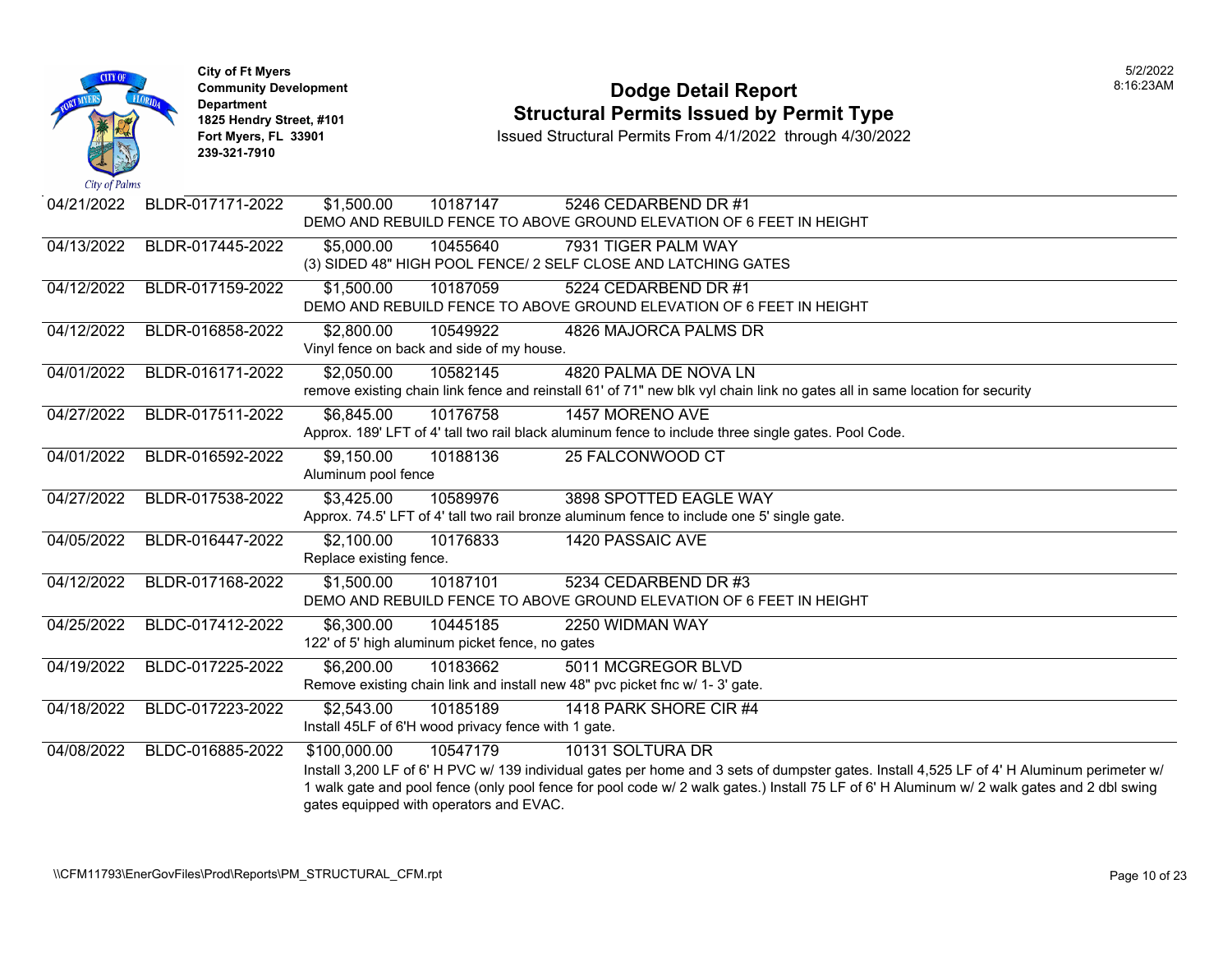**City of Ft Myers** 5/2/2022 **Community Development Dodge Detail Report** 8:16:23AM Department<br>1825 Hendry Street, #101 **Structural Permits Issued by Permit Type Fort Myers, FL 33901** Issued Structural Permits From 4/1/2022 through 4/30/2022 **239-321-7910**  City of Palms 04/18/2022 BLDC-017222-2022 \$7,170.00 10161873 1611 FOWLER ST Install 155LF of 4'H aluminium open picket fence with 2 gates; install 14LF of 6'H wood privacy fence with no gates.

04/11/2022 BLDC-016378-2022 \$5,700.00 10162343 2311 EDWARDS DR

Remove 35' of existing chain link and install 83' of new 72" black vyl chain link w/3-strands of smooth wire and 1- gate for security.

|                    | <b>PERMIT TYPE: Garage/Carport</b> |                                                  |                                               | Total # Permits Issued: 12 | <b>TOTAL VALUATION: \$133,175.00</b> | <b>TOTAL UNITS:</b> |        |
|--------------------|------------------------------------|--------------------------------------------------|-----------------------------------------------|----------------------------|--------------------------------------|---------------------|--------|
| <b>Date Issued</b> | Permit#                            | <b>Job Value</b>                                 | <b>Parcel Number</b>                          | <b>Site Address</b>        |                                      | #Units              | Sq.Ft. |
| 04/05/2022         | BLDR-000169-2020                   | \$1,175.00<br>Carport                            | 10246891                                      | 3764 LORA ST               |                                      |                     |        |
| 04/20/2022         | BLDM-016931-2022                   | \$12,000.00                                      | 10600375<br>INSTALL A NEW CARPORT IN THE UNIT | 10314 SOLTURA DR           |                                      |                     |        |
| 04/22/2022         | BLDM-016912-2022                   | \$12,000.00                                      | 10600375<br>INSTALL A NEW CARPORT IN THE UNIT | 10190 SOLTURA DR           |                                      |                     |        |
| 04/20/2022         | BLDM-016908-2022                   | \$12,000.00                                      | 10600375<br>INSTALL A NEW CARPORT IN THE UNIT | 10162 SOLTURA DR           |                                      |                     |        |
| 04/28/2022         | BLDM-016934-2022                   | \$12,000.00                                      | 10600375<br>INSTALL A NEW CARPORT IN THE UNIT | 10132 SOLTURA DR           |                                      |                     |        |
| 04/19/2022         | BLDM-016905-2022                   | \$12,000.00                                      | 10600375<br>INSTALL A NEW CARPORT IN THE UNIT | 10076 SOLTURA DR           |                                      |                     |        |
| 04/12/2022         | BLDM-016751-2022                   | \$12,000.00<br>Install a new carport in the unit | 10600375                                      | 10052 SOLTURA DR           |                                      |                     |        |
| 04/26/2022         | BLDM-016938-2022                   | \$12,000.00                                      | 10600375<br>INSTALL A NEW CARPORT IN THE UNIT | 10096 SOLTURA DR           |                                      |                     |        |
| 04/21/2022         | BLDM-016914-2022                   | \$12,000.00                                      | 10600375<br>INSTALL A NEW CARPORT IN THE UNIT | 10226 SOLTURA DR           |                                      |                     |        |
| 04/21/2022         | BLDM-016935-2022                   | \$12,000.00                                      | 10600375<br>INSTALL A NEW CARPORT IN THE UNIT | 10154 SOLTURA DR           |                                      |                     |        |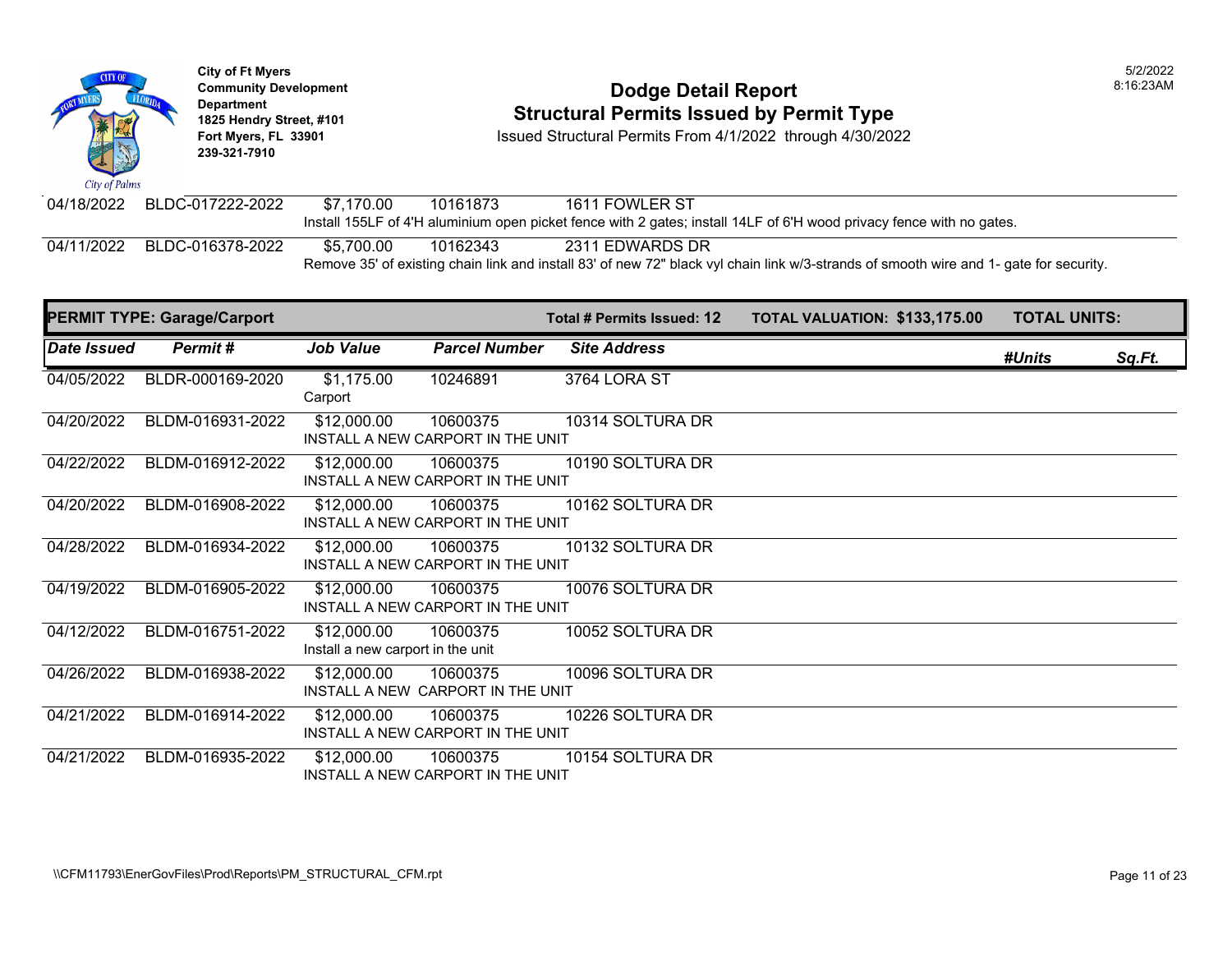

## **Community Development Dodge Detail Report** 8:16:23AM **1825 Hendry Street, #101** Structural Permits Issued by Permit Type<br>
Fort Myers, FL 33901 Structural Permits From 4/1/2022 through 4/30/202

**Fort Myers, FL 33901** Issued Structural Permits From 4/1/2022 through 4/30/2022

| 04/20/2022 | BLDM-016928-2022 | \$12,000.00<br>INSTALL A NEW CARPORT IN THE UNIT | 10600375 | 10256 SOLTURA DR |  |
|------------|------------------|--------------------------------------------------|----------|------------------|--|
| 04/21/2022 | BLDM-016933-2022 | \$12,000.00                                      | 10600375 | 10286 SOLTURA DR |  |
|            |                  | INSTALL A NEW CARPORT IN THE UNIT                |          |                  |  |

|                    | <b>PERMIT TYPE: Generator</b>      |                  |                      | Total # Permits Issued: 6 | TOTAL VALUATION: \$201,963.63                                                                                                            | <b>TOTAL UNITS:</b> |
|--------------------|------------------------------------|------------------|----------------------|---------------------------|------------------------------------------------------------------------------------------------------------------------------------------|---------------------|
| Date Issued        | Permit#                            | <b>Job Value</b> | <b>Parcel Number</b> | <b>Site Address</b>       |                                                                                                                                          | #Units<br>Sq.Ft.    |
| 04/14/2022         | BLDR-017299-2022                   | \$13,000.00      | 10575197             | 11679 OAKWOOD PRESERVE PL |                                                                                                                                          |                     |
|                    |                                    | grill.           |                      |                           | Install Briggs 20KW Generator, 200AMP ATS, and modules to control load. Hook up generator with line to new LP tank, also line to outdoor |                     |
| 04/21/2022         | BLDR-017243-2022                   | \$17,516.13      | 10175619             | 1334 BARCELONA AVE        |                                                                                                                                          |                     |
|                    |                                    |                  |                      |                           | Set and secure 24kw generator using 3/8" x 5" stainless steel bolts onto a pre-poured concrete pad. Install and wire 2-200amp Automatic  |                     |
|                    |                                    |                  |                      |                           | Transfer Switches to the generator and service panel. Set and install 3-120gallon Vertical AG LP tanks. Run 30' of 1" Gas Shield Copper  |                     |
|                    |                                    |                  |                      |                           | pipe (below ground) 5' of 3/4" galvanized pipe from LP tanks to generator. Secure and test all connections.                              |                     |
| 04/14/2022         | BLDR-017217-2022                   | \$16,777.50      | 10176691             | 1335 PLUMOSA DR           |                                                                                                                                          |                     |
|                    |                                    |                  |                      |                           | INSTALL 24KW GENERATOR WITH (2) 200A AUTOMATIC TRANSFER SWITCHES ** GAS CONNECTION TO BE PERMITTED                                       |                     |
|                    |                                    | SEPARATELY**     |                      |                           |                                                                                                                                          |                     |
| 04/12/2022         | BLDR-016790-2022                   | \$16,000.00      | 10187978             | 21 GEORGE TOWN            |                                                                                                                                          |                     |
|                    |                                    | tank.            |                      |                           | Install 26KW Briggs Generator, Dual 200AMP ATS, and modules to control generator load. Also installing gas line from new 500gal LP       |                     |
| 04/20/2022         | BLDC-015506-2022                   | \$93,000.00      | 10184654             | 1915 JEFFERSON AVE        |                                                                                                                                          |                     |
|                    |                                    |                  |                      |                           | Install 50KW Generac Diesel generator and 400AMP ATS. Remove existing 45KW generator.                                                    |                     |
| 04/12/2022         | BLDC-015718-2022                   | \$45,670.00      | 10602147             | 8981 COLONIAL CENTER DR   |                                                                                                                                          |                     |
|                    |                                    |                  |                      |                           | KOHLER Model 30REOZK: 31kW, @ 0.8 PF, 60 Hz, 3 Phase, 120/208 Volt with 221 Gallon above ground fuel tank                                |                     |
|                    |                                    |                  |                      |                           |                                                                                                                                          |                     |
|                    | <b>PERMIT TYPE: Marine Related</b> |                  |                      | Total # Permits Issued: 1 | <b>TOTAL VALUATION: \$10,000.00</b>                                                                                                      | <b>TOTAL UNITS:</b> |
| <b>Date Issued</b> | Permit#                            | <b>Job Value</b> | <b>Parcel Number</b> | <b>Site Address</b>       |                                                                                                                                          | #Units<br>Sq.Ft.    |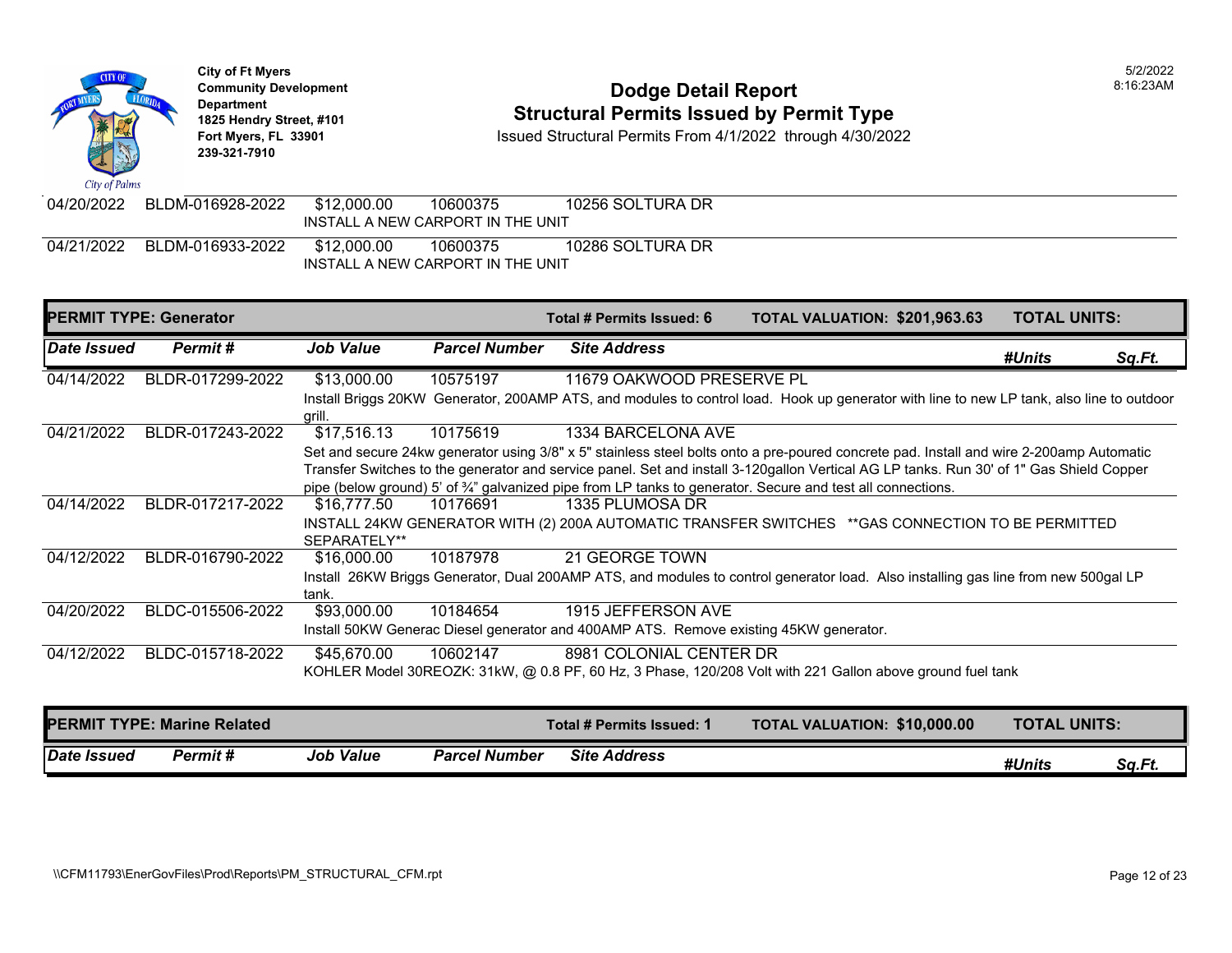

# **Community Development** 8:16:23AM **1825 Hendry Street, #101**<br>1825 Hendry Street, #101 **Structural Permits Issued by Permit Type**<br>1851 Fort Myers, FL 33901 **Structural Permits From 4/1/2022** through 4/30/202

**Issued Structural Permits From 4/1/2022 through 4/30/2022** 

04/20/2022 BLDC-016636-2022 \$10,000.00 10161867 2543 FIRST ST Install 24" storm water inlet with the existing seawall and manatee gate.

| <b>PERMIT TYPE: Multi-Family Residential Renovation</b> |                  |                  | Total # Permits Issued: 6                                    | TOTAL VALUATION: \$415,515.01                                                                               | <b>TOTAL UNITS:</b>                                                                                        |                     |               |
|---------------------------------------------------------|------------------|------------------|--------------------------------------------------------------|-------------------------------------------------------------------------------------------------------------|------------------------------------------------------------------------------------------------------------|---------------------|---------------|
| Date Issued                                             | Permit#          | <b>Job Value</b> | <b>Parcel Number</b>                                         | <b>Site Address</b>                                                                                         |                                                                                                            | #Units              | <u>Sq.Ft.</u> |
| 04/18/2022                                              | BLDM-015624-2022 | \$37,050.51      | 10520437                                                     | 5313 SUMMERLIN RD #1313<br>Heavy cleaning, replace laminate floor, kitchen cabinets and paint after a fire. |                                                                                                            |                     |               |
| 04/27/2022                                              | BLDM-017306-2022 | \$154,202.00     | 10546082                                                     | 2745 FIRST ST #1602<br>CONVERSION IN MASTER BATH: SHOWER TO SHOWER CONVERSION IN GUEST BATH                 | CABINETS & COUNTER TOPS IN KITCHEN, MASTER BATH, GUEST BATH & JR SUITE; SHOWER TO SHOWER & TUB TO TUB      |                     |               |
| 04/04/2022                                              | BLDM-016634-2022 | \$92,000.00      | 10172449                                                     | 1920 VIRGINIA AVE #1001<br>Master Bath remodel / Guest Bath remodel / Laundry Room / Plumbing repipe        |                                                                                                            |                     |               |
| 04/05/2022                                              | BLDM-016423-2022 | \$33,000.00      | 10436698                                                     | 3583 EDGEWOOD AVE<br>REPLACE KITCHEN AND VANITY CABINETS AND COUNTERTOPS.                                   | ADD LAUNDRY TO SECOND FLOOR, ADD HVAC RETURNS AND OUTLET, ADD 1 VENT FAN, DUCT 2 EXISTING FANS TO OUTSIDE, |                     |               |
| 04/14/2022                                              | BLDM-016292-2022 | \$43.262.50      | 10548515<br>Interior remodel and all other related site work | 2090 W FIRST ST #2310                                                                                       |                                                                                                            |                     |               |
| 04/04/2022                                              | BLDM-015347-2022 | \$56,000.00      | 10172532                                                     | 1900 VIRGINIA AVE #503<br>Interior Remodeling, Repipe, Replacement of Master Bath WIndow                    |                                                                                                            |                     |               |
| <b>PERMIT TYPE: Other/Siding (OTC)</b>                  |                  |                  |                                                              | Total # Permits Issued: 4                                                                                   | <b>TOTAL VALUATION: \$17,200.00</b>                                                                        | <b>TOTAL UNITS:</b> |               |

| Date Issued | Permit #         | <b>Job Value</b>                   | <b>Parcel Number</b>                        | <b>Site Address</b> | #Units | Sa.Ft. |
|-------------|------------------|------------------------------------|---------------------------------------------|---------------------|--------|--------|
| 04/04/2022  | BLDR-017307-2022 | \$6,000,00<br>Stucco entire house. | 10247465                                    | 4505 LUCKETT RD     |        |        |
| 04/11/2022  | BLDR-017529-2022 | \$3,000,00                         | 10449939<br>REMOVE SIDING AND ADDING STUCCO | 3724 SUNTRUST DR    |        |        |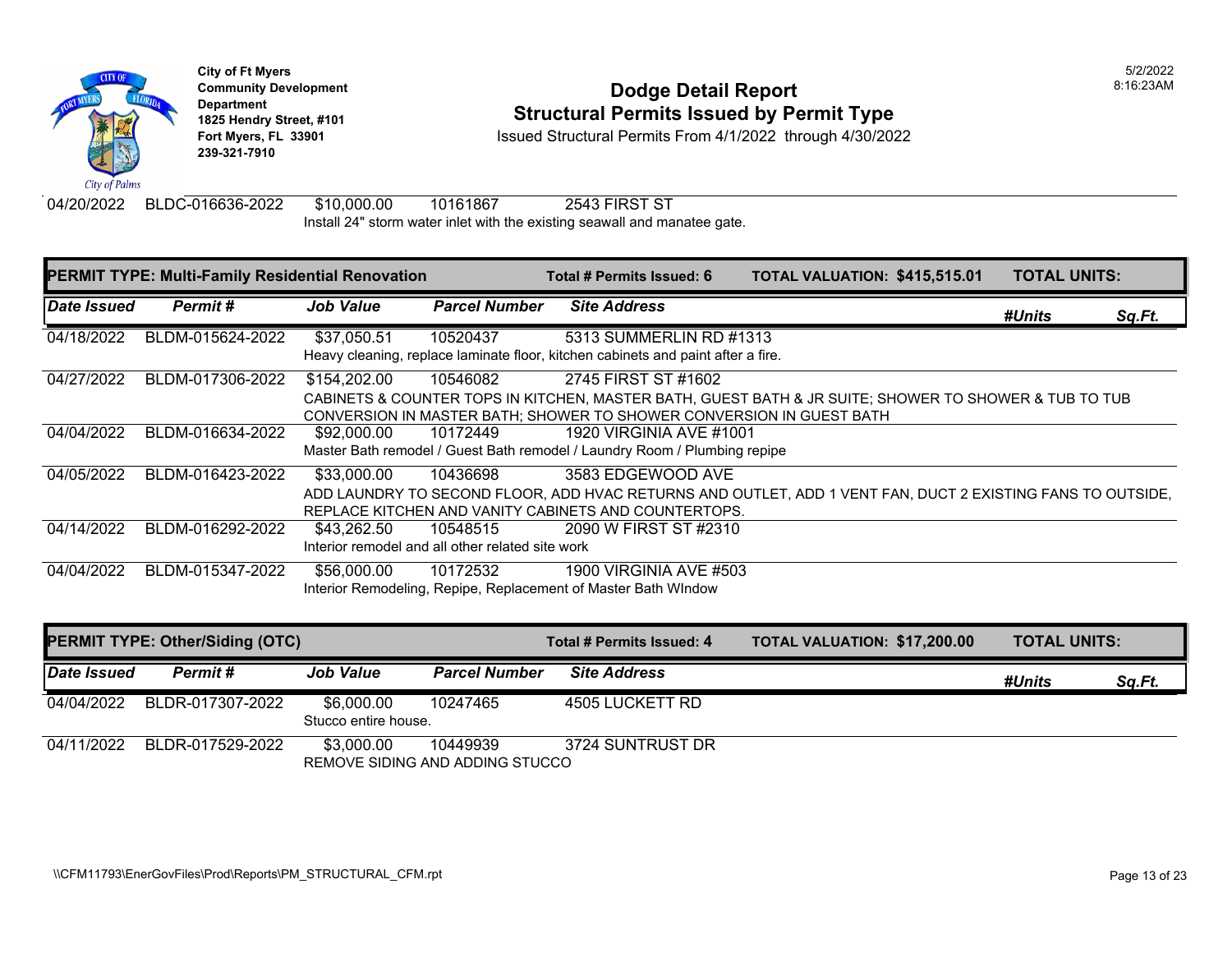**City of Ft Myers** 5/2/2022 **Community Development** 8:16:23AM Department<br>1825 Hendry Street, #101 **1825 Hendry Street, #101**<br>1825 Hendry Street, #101 **Structural Permits Issued by Permit Type**<br>1851 Fort Myers, FL 33901 **Structural Permits From 4/1/2022** through 4/30/202 **Fort Myers, FL 33901** Issued Structural Permits From 4/1/2022 through 4/30/2022 **239-321-7910**  City of Palms 04/08/2022 BLDC-017297-2022 \$1,200.00 10173499 2438 FOWLER ST SIDING ON FRONT OF BUILDING 04/08/2022 BLDC-017112-2022 \$7,000.00 10612009 2424 EDWARDS DR 170SQFT of stucco repair.

| <b>PERMIT TYPE: Permit</b>                          |                 | <b>TOTAL VALUATION:</b><br>Total # Permits Issued: 5 |                           |                                     | <b>TOTAL UNITS:</b> |        |        |
|-----------------------------------------------------|-----------------|------------------------------------------------------|---------------------------|-------------------------------------|---------------------|--------|--------|
| Date Issued                                         | Permit#         | <b>Job Value</b>                                     | <b>Parcel Number</b>      | <b>Site Address</b>                 |                     | #Units | Sq.Ft. |
| 04/21/2022                                          | NAV-007695-2021 | add solid waste                                      | 10603050                  | 10535 CASELLA WAY #101              |                     |        |        |
| 04/25/2022                                          | NAV-017992-2022 | new pool                                             | 10575390                  | 10047 CHESAPEAKE BAY DR             |                     |        |        |
| 04/13/2022                                          | NAV-004300-2021 | new pool                                             | 10575170                  | 11465 RIVERSTONE LN                 |                     |        |        |
| 04/06/2022                                          | NAV-001343-2020 | new pool                                             | 10532415                  | 10114 MIMOSA SILK DR                |                     |        |        |
| 04/15/2022                                          | NAV-007030-2021 | new pool                                             | 10576413                  | 3262 BIRCHIN LN                     |                     |        |        |
| <b>PERMIT TYPE: Radio/TV Antenna/Satellite Dish</b> |                 |                                                      | Total # Permits Issued: 2 | <b>TOTAL VALUATION: \$36,000.00</b> | <b>TOTAL UNITS:</b> |        |        |
| <b>Date Issued</b>                                  | Permit#         | <b>Job Value</b>                                     | <b>Parcel Number</b>      | <b>Site Address</b>                 |                     | #Units | Sq.Ft. |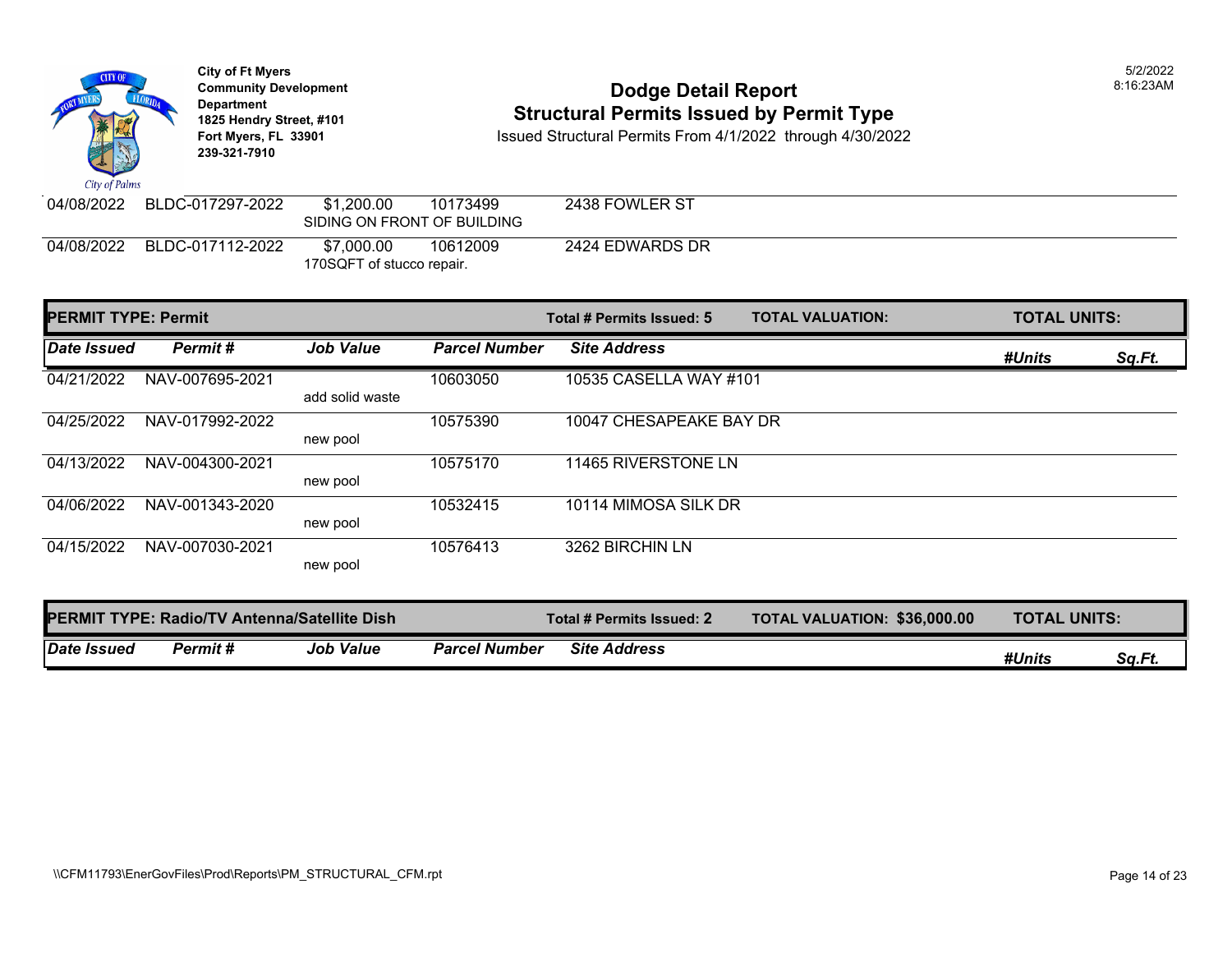| City of Palms | <b>City of Ft Myers</b><br><b>Community Development</b><br><b>Department</b><br>1825 Hendry Street, #101<br>Fort Myers, FL 33901<br>239-321-7910 | <b>Dodge Detail Report</b><br><b>Structural Permits Issued by Permit Type</b><br>Issued Structural Permits From 4/1/2022 through 4/30/2022                                                                                                                                                                                                                                                                                                                                                                                                                                                                                                                                                                    | 5/2/2022<br>8:16:23AM |
|---------------|--------------------------------------------------------------------------------------------------------------------------------------------------|---------------------------------------------------------------------------------------------------------------------------------------------------------------------------------------------------------------------------------------------------------------------------------------------------------------------------------------------------------------------------------------------------------------------------------------------------------------------------------------------------------------------------------------------------------------------------------------------------------------------------------------------------------------------------------------------------------------|-----------------------|
| 04/06/2022    | BLDC-016331-2022                                                                                                                                 | \$15,000.00<br>1915 HALGRIM AVE<br>10176405<br><b>BUILDING SCOPE OF WORK:</b><br>REMOVE (6) ERICSSON RRUS11 RRUS<br>REMOVE (3) 11/4" HYBRID CABLES<br>REMOVE (3) RAYCAPS RHSDC-3315-PF-48<br>INSTALL (3) ERICSSON AIR6449ANTENNAS<br>INSTALL (3) ERICSSON KRE105281/1 ANTENNAS<br>INSTALL (3) ERICSSON RRUS 4449 RRUs<br>INSTALL (3) 1%" HYBRID CABLES<br>INSTALL (3) RAYCAPS RHSDC-6627-PF-48<br>INSTALL (3) RAYCAPS RHSDC-6627-PF-48 (AT PLATFORM ON ROOF LEVEL) PLATFORM SCOPE OF WORK:<br>REMOVE (1) PPC CABINET<br>REMOVE (1) SUB-PANEL#1<br>REMOVE (1) SUB-PANEL#2<br>INSTALL (1) ILC CABINET (INTEGRATED LOAD CENTER) GROUND SCOPE OF WORK:<br>REMOVE (1) 35kW GENERATOR<br>INSTALL (1) 50kW GENERATOR |                       |
| 04/05/2022    | BLDC-013451-2021                                                                                                                                 | 2609 DORA ST<br>\$21,000.00<br>10173483<br>At existing communication tower, modify three antennas and mounts. Also install non-electrical support devices.                                                                                                                                                                                                                                                                                                                                                                                                                                                                                                                                                    |                       |

| <b>PERMIT TYPE: Sheds/Utility Structure</b> |                  |                                                                      |                      | Total # Permits Issued: 5                                                           | TOTAL VALUATION: \$28,385.75                                                                                                     | <b>TOTAL UNITS:</b> |        |
|---------------------------------------------|------------------|----------------------------------------------------------------------|----------------------|-------------------------------------------------------------------------------------|----------------------------------------------------------------------------------------------------------------------------------|---------------------|--------|
| Date Issued                                 | Permit#          | Job Value                                                            | <b>Parcel Number</b> | <b>Site Address</b>                                                                 |                                                                                                                                  | #Units              | Sq.Ft. |
| 04/06/2022                                  | BLDR-010873-2021 | \$1,500.00                                                           | 10184428             | 1567 JEFFERSON AVE                                                                  | Relacing old shed with new shed. New shed is the same footprint as the old shed. New shed is built with plumbing and electrical. |                     |        |
| 04/05/2022                                  | BLDR-015450-2022 | \$2,195.00                                                           | 10560737             | 2253 CLIFFORD ST<br>INSTALL AND ANCHOR TO EXISTING CONCRETE A 8X12 DCA STORAGE SHED |                                                                                                                                  |                     |        |
| 04/05/2022                                  | BLDR-016870-2022 | \$2,295.00<br>Install and anchor to ground a 10x12 DCA storage shed. | 10183921             | 1412 SAN JUAN AVE                                                                   |                                                                                                                                  |                     |        |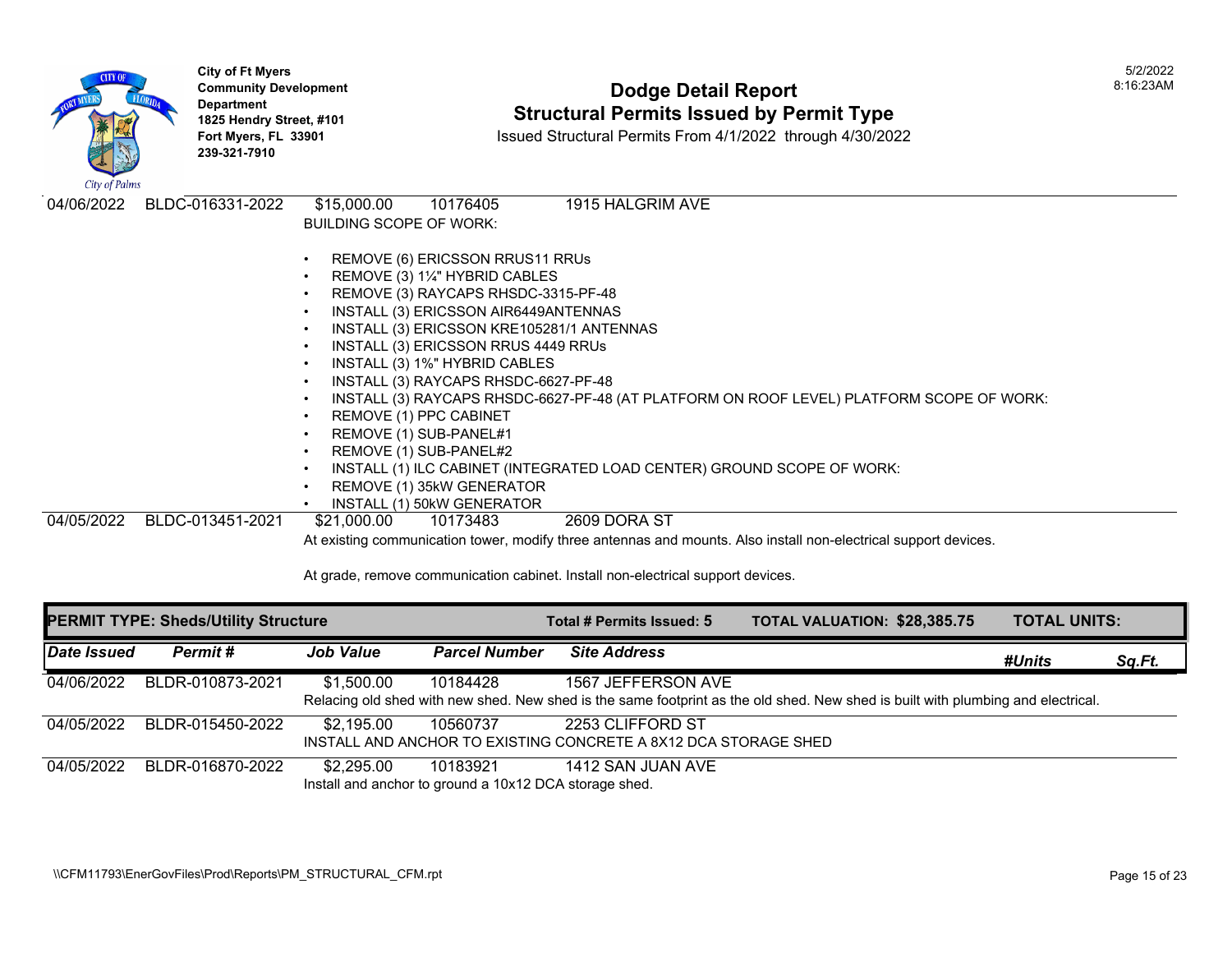**City of Ft Myers** 5/2/2022 **Community Development** 8:16:23AM **Department 1825 Hendry Street, #101** Structural Permits Issued by Permit Type **Fort Myers, FL 33901** Issued Structural Permits From 4/1/2022 through 4/30/2022 **239-321-7910**  City of Palms 04/25/2022 BLDR-015500-2022 \$2,488.00 10175214 2660 ASHWOOD ST Set & anchor to ground a 10x20 dca for storage. 10173723 2123 DORA ST 04/18/2022 BLDR-017416-2022 \$19,907.75 Install storage building **PERMIT TYPE: Shutter Total # Permits Issued: 7** TOTAL VALUATION: \$47,761.96 TOTAL UNITS: *Date Issued Permit # Job Value Parcel Number Site Address #Units Sq.Ft.*  04/04/2022 BLDM-016843-2022 \$10,227.71 10610519 10546 CASELLA WAY #201 INSTALL 3 ELECTRIC ROLLING HURRICANE SCREENS 04/29/2022 BLDM-017586-2022 \$4,956.00 10509974 11008 MILL CREEK WAY #2107 Install 6 bahama hurricane shutters 04/12/2022 BLDM-017011-2022 \$4,095.25 10523665 9595 HEMINGWAY LN #4106 INSTALL 2 MANUAL ACCORDION SHUTTERS FL13987-R6 04/21/2022 BLDM-017532-2022 \$6,295.00 10521020 9588 HEMINGWAY LN #3505 Installing 6 Accordion Shutters FL#: 1850.3 04/20/2022 BLDM-017311-2022 \$4,449.00 10581244 4141 BLOOMFIELD ST Installing 5 Accordion shutters 04/05/2022 BLDM-015123-2022 \$11,586.00 10540430 2104 W FIRST ST #3203 Install 3 Aluminum roll down hurricane shutters FL29518-r1

04/22/2022 BLDM-017534-2022 \$6,153.00 10502052 10020 SKY VIEW WAY #904 Install 1 MT RD Screen FL11291.1

| <b>PERMIT TYPE: Shutter/Storm Panel (OTC)</b> |                  |                  | Total # Permits Issued: 40                        | <b>TOTAL VALUATION: \$348,775.70</b> | <b>TOTAL UNITS:</b> |        |        |
|-----------------------------------------------|------------------|------------------|---------------------------------------------------|--------------------------------------|---------------------|--------|--------|
| Date Issued                                   | Permit #         | <b>Job Value</b> | <b>Parcel Number</b>                              | <b>Site Address</b>                  |                     | #Units | Sa.Ft. |
| 04/18/2022                                    | BLDR-017488-2022 | \$10.239.00      | 10575331<br>Installing 2 Mot Rd Screens FL11291.1 | 11587 RIVERSTONE LN                  |                     |        |        |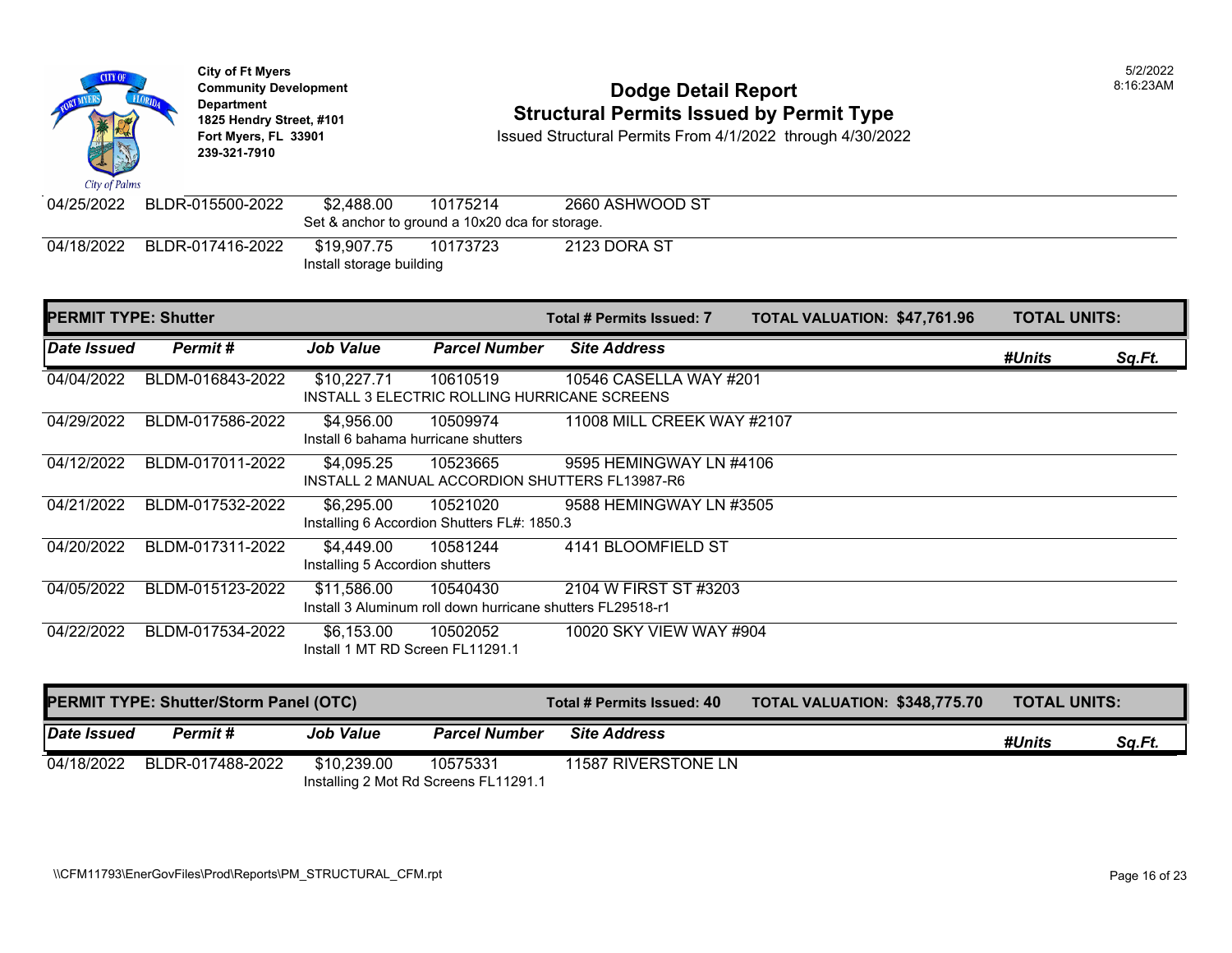

### **Community Development Dodge Detail Report** 8:16:23AM **1825 Hendry Street, #101** Structural Permits Issued by Permit Type<br>
Fort Myers, FL 33901 Structural Permits From 4/1/2022 through 4/30/202

| 04/04/2022 | BLDR-017058-2022 | \$13,921.00<br>10581124                                                    | 3088 ROYAL GARDENS AVE                                                                                 |
|------------|------------------|----------------------------------------------------------------------------|--------------------------------------------------------------------------------------------------------|
|            |                  | Installing 3 motorized rolldown screens and 2 Aluminum motorized rolldowns |                                                                                                        |
| 04/05/2022 | BLDR-017124-2022 | \$7,301.00<br>10564411                                                     | 10460 SOLARO ST                                                                                        |
|            |                  | Install 1 Motor, RD Screen FL#11291.1                                      |                                                                                                        |
| 04/27/2022 | BLDR-017971-2022 | \$7,598.00<br>10566299                                                     | 10817 GLENHURST ST                                                                                     |
|            |                  | Installing 1 Storm Catcher Rolldown Screen Mot. FL11291.1                  |                                                                                                        |
|            |                  | Installing 1 Storm Catcher Rolldown Screen Manual FL11291.1                |                                                                                                        |
| 04/05/2022 | BLDR-017180-2022 | \$8,084.00<br>10579600                                                     | 12067 WESTMORELAND WAY                                                                                 |
|            |                  | Install 2 Motor. RD Screen FL#11291.1                                      |                                                                                                        |
| 04/28/2022 | BLDR-018196-2022 | \$9,000.00<br>10567483                                                     | 11563 MEADOWRUN CIR                                                                                    |
|            |                  | Installation of hurricane protection.                                      |                                                                                                        |
| 04/26/2022 | BLDR-017556-2022 | \$785.00<br>10566280                                                       | 10947 CLARENDON ST                                                                                     |
|            |                  | INSTALL 1 MANUAL ACCORDION SHUTTER FL13987-R6                              |                                                                                                        |
| 04/07/2022 | BLDR-016882-2022 | \$10,978.00<br>10575188                                                    | 10013 WINDY POINTE CT                                                                                  |
|            |                  | Install 2 motorized Rolldown Screens FL#11291.1                            |                                                                                                        |
| 04/04/2022 | BLDR-017073-2022 | \$13,762.00<br>10581125                                                    | 3084 ROYAL GARDENS AVE                                                                                 |
|            |                  | Installing 3 Storm Catcher Rolldown Screens Mot. FL11291.1                 |                                                                                                        |
|            |                  | Installing 2 Standard Alum Rolldown FL39354.1                              |                                                                                                        |
| 04/22/2022 | BLDR-017673-2022 | \$5,331.00<br>10572987                                                     | <b>4657 MYSTIC BLUE WAY</b>                                                                            |
|            |                  | Installing 1 Storm Catcher Rolldown Max Motorized FL11291.1                |                                                                                                        |
| 04/05/2022 | BLDR-017210-2022 | \$4,829.00<br>10557759                                                     | 11115 ESTEBAN DR                                                                                       |
|            |                  | Install 1 motorized Rolldown Screen FL#11291.1                             |                                                                                                        |
| 04/27/2022 | BLDR-017929-2022 | \$8,115.00<br>10184007                                                     | 3706 OXFORD ST                                                                                         |
|            |                  | Install 3 Motor, Standard Aluminum RD Shutter FL#39354.1                   |                                                                                                        |
| 04/21/2022 | BLDR-017135-2022 | \$3,750.00<br>10520730                                                     | 12945 KENTFIELD LN                                                                                     |
|            |                  |                                                                            | Install one Electric Fabric ROLL down Shutter in the front door, Florida Product approval: FL 16343-R1 |
| 04/26/2022 | BLDR-018048-2022 | \$5,133.56<br>10567437                                                     | 11679 MEADOWRUN CIR                                                                                    |
|            |                  | Install 6 accordions                                                       |                                                                                                        |
| 04/12/2022 | BLDR-017580-2022 | \$10,508.00<br>10567396                                                    | 11616 MEADOWRUN CIR                                                                                    |
|            |                  | 2-Progressive Hurricane Screens with Electrical                            |                                                                                                        |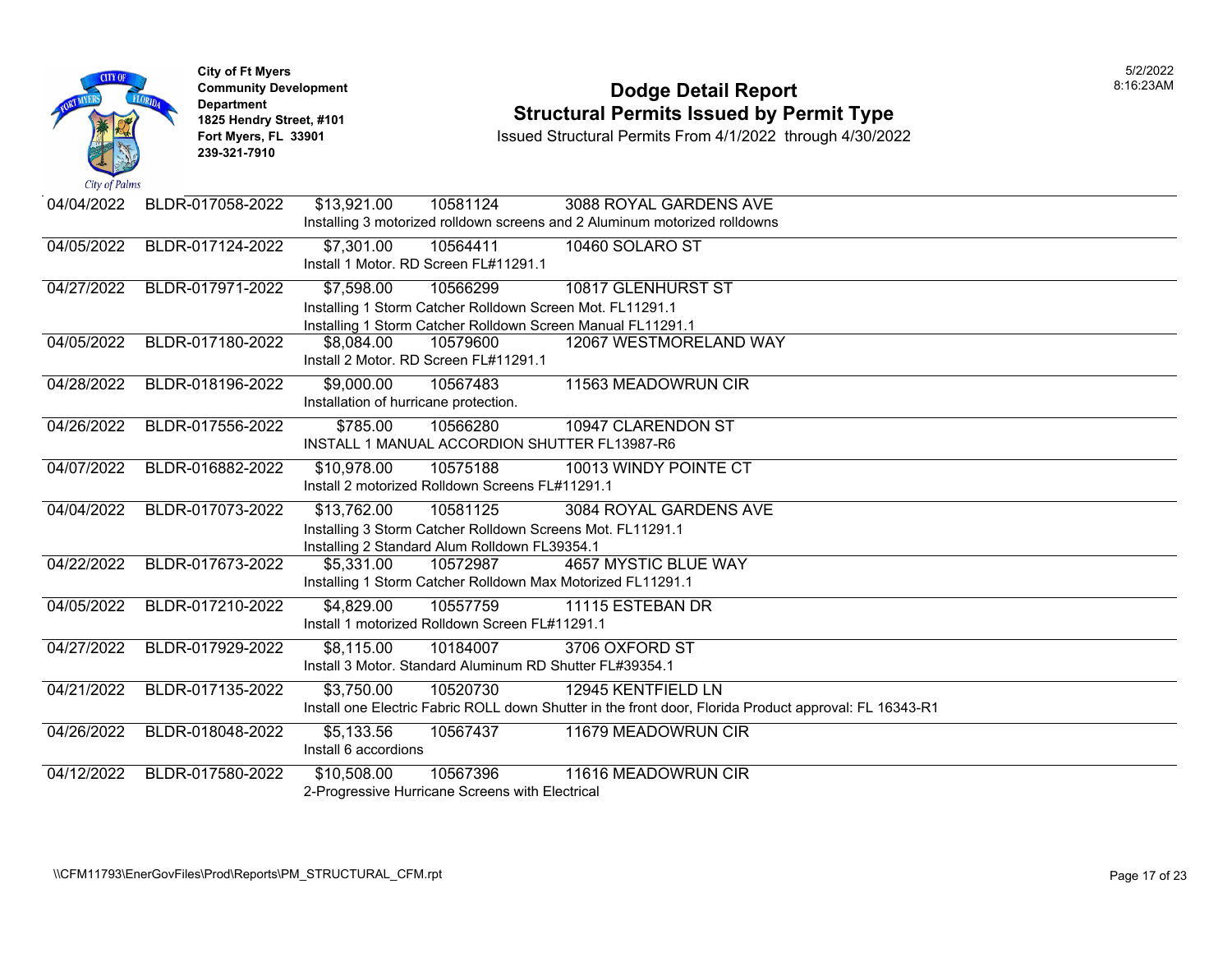

#### **Community Development Dodge Detail Report** 8:16:23AM **1825 Hendry Street, #101** Structural Permits Issued by Permit Type<br>
Fort Myers, FL 33901 Structural Permits From 4/1/2022 through 4/30/202

| 04/12/2022 | BLDR-017513-2022 | \$1,284.50                        | 10172826                                                   | 1420 EL PRADO AVE                                                                         |
|------------|------------------|-----------------------------------|------------------------------------------------------------|-------------------------------------------------------------------------------------------|
|            |                  |                                   | Installing 2 Panels Vertical Mill Alum FL11969.2           |                                                                                           |
|            |                  |                                   | Installing 1 Clear Lexan Panel FL17733.1                   |                                                                                           |
| 04/08/2022 | BLDR-017314-2022 | \$4,740.00                        | 10586692                                                   | 11845 ARBOR TRACE DR                                                                      |
|            |                  | Installing 8 Accordion shutters   |                                                            |                                                                                           |
| 04/25/2022 | BLDR-018008-2022 | \$11,632.00                       | 10576192                                                   | 10921 PISTOIA DR                                                                          |
|            |                  |                                   |                                                            | INSTALLATION 3 ELECTRIC ROLLDOWN SHUTTER (FL 22558                                        |
| 04/11/2022 | BLDR-017288-2022 | \$9,234.00                        | 10479667                                                   | 9234 INDEPENDENCE WAY                                                                     |
|            |                  | Install 2 MT RD Screens FL11291.1 |                                                            |                                                                                           |
| 04/05/2022 | BLDR-017228-2022 | \$10,764.00                       | 10572940                                                   | 4526 MYSTIC BLUE WAY                                                                      |
|            |                  |                                   |                                                            | Install lexan on two openings, two motorized screen roll downs, and 4 accordions.         |
| 04/08/2022 | BLDR-017322-2022 | \$15,500.00                       | 10574914                                                   | 10389 PRATO DR                                                                            |
|            |                  |                                   |                                                            | INSTALL 7 ACCORDIONS 2 ELECTRIC ROLL SCREEN 1 OPENING CLR PANELS FOR HURRICANE PROTECTION |
| 04/04/2022 | BLDR-017140-2022 | \$17,495.00                       | 10532140                                                   | 10117 SUGAR MAPLE LN                                                                      |
|            |                  |                                   |                                                            | Installation of 1 manual roll down shutter and 21 accordion shutters impact rated         |
| 04/26/2022 | BLDR-017749-2022 | \$3,871.50                        | 10491647                                                   | 10011 OAKHURST WAY                                                                        |
|            |                  |                                   |                                                            | INSTALL 1 ELECTRIC ROLLING HURRICANE SCREEN FL16343-R3                                    |
| 04/11/2022 | BLDR-017403-2022 | \$10,999.00                       | 10570581                                                   | 11854 DARCY PL                                                                            |
|            |                  |                                   | Install 3 Motor, RD Screen FL#11291.1                      |                                                                                           |
| 04/08/2022 | BLDR-017410-2022 | \$4,350.00                        | 10513658                                                   | 3978 CHERRYBROOK LOOP                                                                     |
|            |                  |                                   | Provide & install 1 electric Hurricane Shutter             |                                                                                           |
| 04/05/2022 | BLDR-017218-2022 | \$6,360.00                        | 10572964                                                   | <b>4527 MYSTIC BLUE WAY</b>                                                               |
|            |                  |                                   | Install 5 accordions, and lexan panels on 2 openings       |                                                                                           |
| 04/22/2022 | BLDR-017669-2022 | \$7,861.00                        | 10572910                                                   | 4406 MYSTIC BLUE WAY                                                                      |
|            |                  |                                   | Installing 2 Storm Catcher Rolldown Screens Mot. FL11291.1 |                                                                                           |
| 04/27/2022 | BLDR-017867-2022 | \$11,127.00                       | 10473040                                                   | 10044 MAJESTIC AVE                                                                        |
|            |                  |                                   |                                                            | Install 1 MT RD Screen FL11291.1, Install 5 Accordion Shutters FL1850.3                   |
| 04/05/2022 | BLDR-017230-2022 | \$11,850.00                       | 10566892                                                   | 10374 MATERITA DR                                                                         |
|            |                  |                                   | Install 9 accordions and 1 motorized aluminum roll down    |                                                                                           |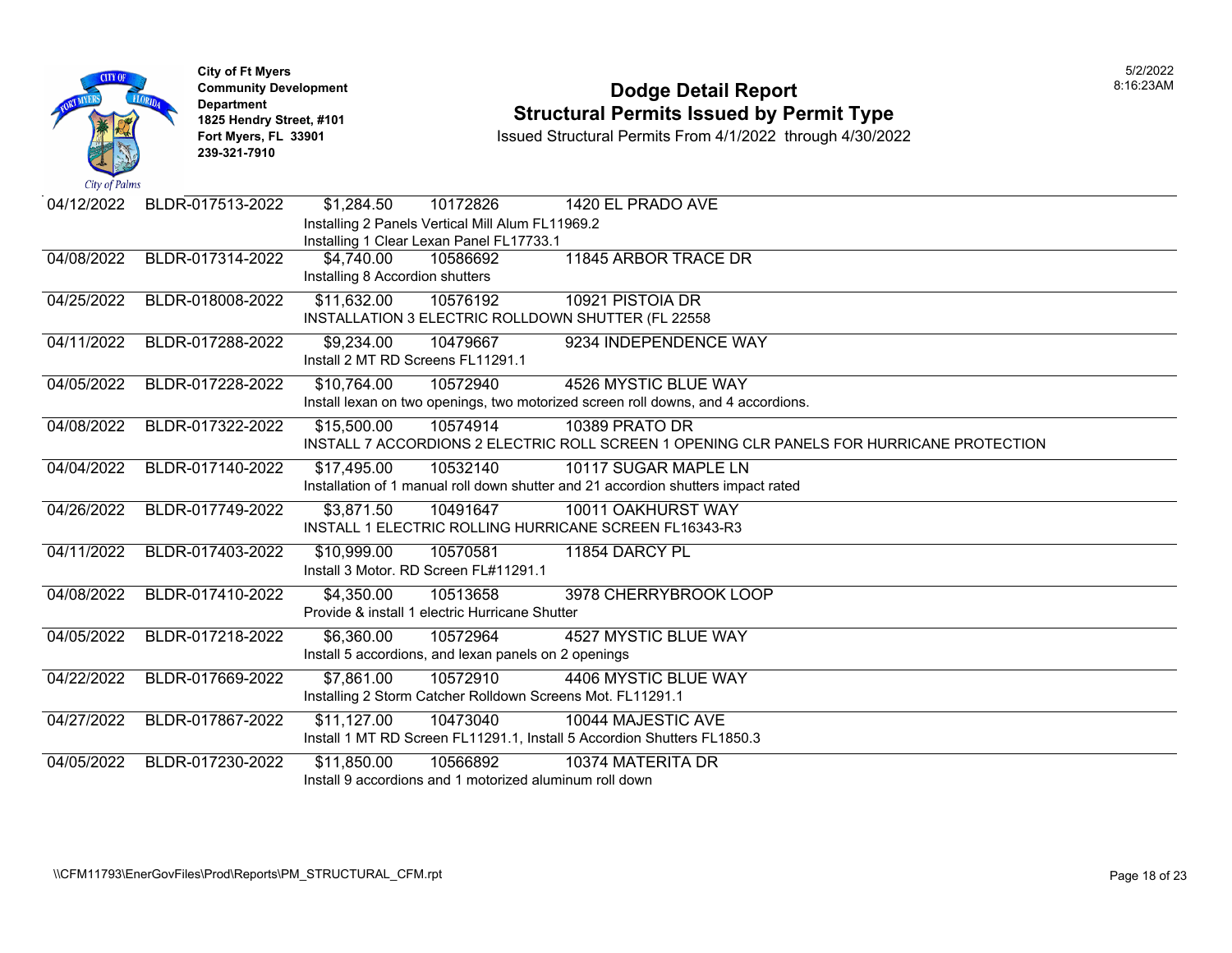

# **Community Development Dodge Detail Report** 8:16:23AM **1825 Hendry Street, #101** Structural Permits Issued by Permit Type<br>
Fort Myers, FL 33901 Structural Permits From 4/1/2022 through 4/30/202

| 04/28/2022 | BLDR-018030-2022 | \$9,732.04                       | 10575243                                            | 11563 LAKEWOOD PRESERVE PL                                                                                            |
|------------|------------------|----------------------------------|-----------------------------------------------------|-----------------------------------------------------------------------------------------------------------------------|
|            |                  |                                  |                                                     | INSTALLATION OF CLEAR PANELS AND ACCORDION SHUTTERS                                                                   |
| 04/08/2022 | BLDR-017324-2022 | \$4,649.00                       | 10570922                                            | 10062 VIA COLOMBA CIR                                                                                                 |
|            |                  |                                  |                                                     | INSTALLATION OF 1 MANUAL ROLL SHUTTER AND 5 ACCORDION SHUTTER                                                         |
| 04/20/2022 | BLDR-017579-2022 | \$15,860.00                      | 10532919                                            | 10402 MATERITA DR                                                                                                     |
|            |                  |                                  |                                                     | Install 9 accordions and 2 hurricane screens with electric 389,2R10 16380.1                                           |
| 04/08/2022 | BLDR-017392-2022 | \$15,885.00                      | 10561610                                            | 11203 VITALE WAY                                                                                                      |
|            |                  |                                  |                                                     | Install 8 Accordion Shutters FL1850.3 1 MT Rd Screen FL11291.1 1 Manual RD Screen FL11291.1 2 Slide Screens FL11291.1 |
| 04/28/2022 | BLDR-017965-2022 | \$6,340.10                       | 10547081                                            | 11347 POND CYPRESS ST                                                                                                 |
|            |                  |                                  |                                                     | <b>INSTALL 7 MANUAL ACCORDION SHUTTERS &amp; 1 CLEAR PANEL</b>                                                        |
| 04/04/2022 | BLDR-017084-2022 | \$6,483.00                       | 10495844                                            | 10040 SALINA ST                                                                                                       |
|            |                  | Install 1 MT RD Screen FI 1129.1 |                                                     |                                                                                                                       |
| 04/13/2022 | BLDR-017547-2022 | \$2,964.00                       | 10589923                                            | 11868 BOXELDER WAY                                                                                                    |
|            |                  |                                  | Install 1 Manual RD Screen FL11291.1                |                                                                                                                       |
| 04/14/2022 | BLDR-017593-2022 | \$14,019.00                      | 10479226                                            | 7252 SUGAR PALM CT                                                                                                    |
|            |                  |                                  |                                                     | Installing 3 Storm Catcher Rolldown Max Motorized FL11291.1                                                           |
|            |                  |                                  | & 1 Standard Aluminum Roll Down Motorized FL39354.1 |                                                                                                                       |
| 04/01/2022 | BLDR-017093-2022 | \$10,400.00                      | 10581193                                            | 3069 ROYAL GARDENS AVE                                                                                                |
|            |                  |                                  | Install 3 Motor. RD Screen FL#11291.1               |                                                                                                                       |
| 04/26/2022 | BLDR-017664-2022 | \$11,341.00                      | 10565609                                            | 10898 MAITLAND WAY                                                                                                    |
|            |                  |                                  |                                                     | Install.3 motor storm catcher Rolldown Max motorized FL11291.1                                                        |
| 04/29/2022 | BLDR-018058-2022 | \$4,700.00                       | 10524787                                            | 10858 TIBERIO DR                                                                                                      |
|            |                  |                                  |                                                     | SUPPLY AND INSTALL 1 MOTORIZED ALUMINUM CURTAIN ROLL SHUTTER                                                          |

| <b>PERMIT TYPE: Single Family - Addition</b> |                  |                                             |                      | Total # Permits Issued: 2 | <b>TOTAL VALUATION: \$315,000.00</b> | <b>TOTAL UNITS:</b> |        |
|----------------------------------------------|------------------|---------------------------------------------|----------------------|---------------------------|--------------------------------------|---------------------|--------|
| Date Issued                                  | Permit #         | <b>Job Value</b>                            | <b>Parcel Number</b> | <b>Site Address</b>       |                                      | #Units              | Sq.Ft. |
| 04/07/2022                                   | BLDR-017355-2022 | \$15,000.00<br>13X18 OPEN AIR ROOF ADDITION | 10184173             | 3722 ARLINGTON ST         |                                      |                     | 247    |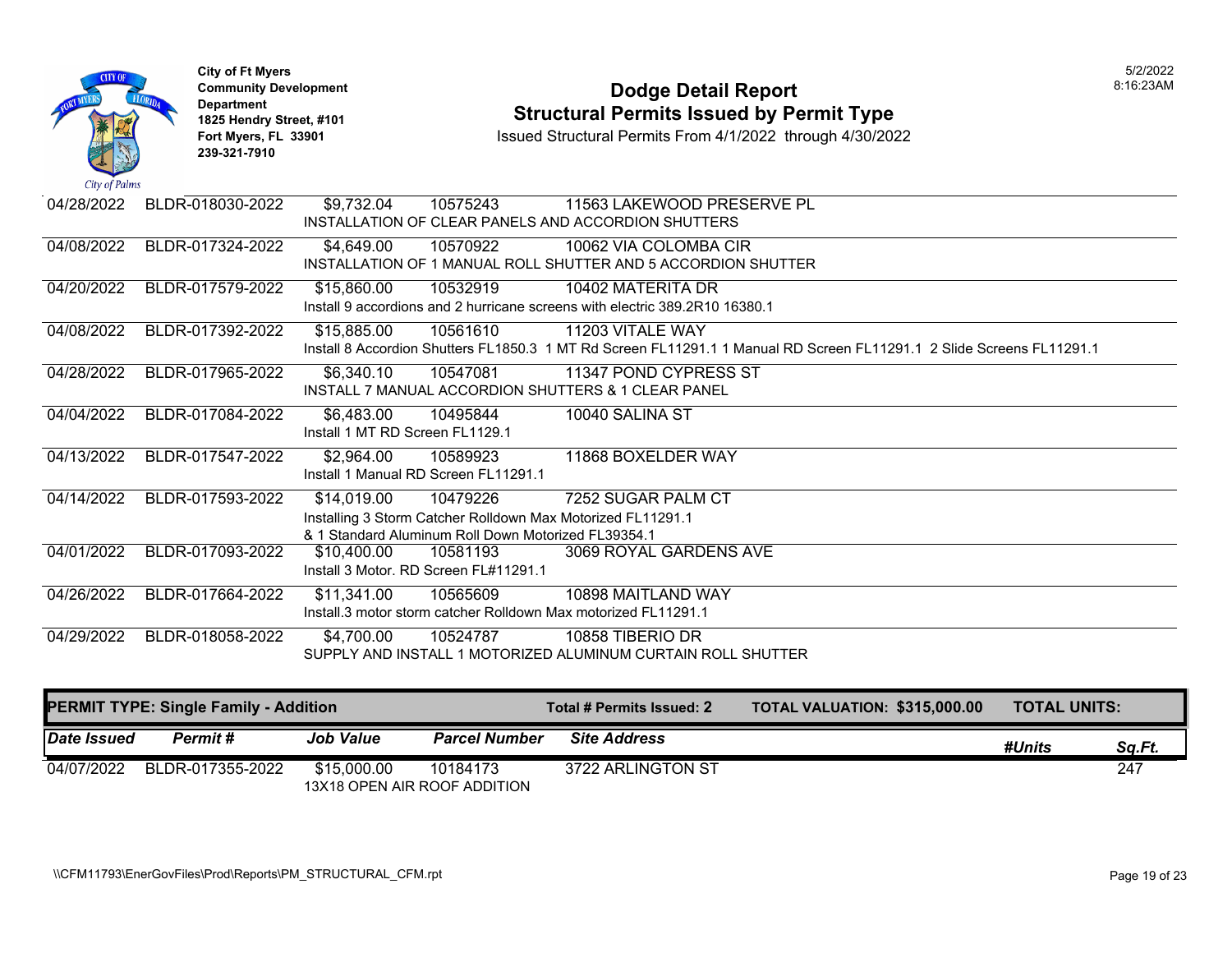

# **Community Development** 8:16:23AM **1825 Hendry Street, #101**<br>1825 Hendry Street, #101 **Structural Permits Issued by Permit Type**<br>1851 Fort Myers, FL 33901 **Structural Permits From 4/1/2022** through 4/30/202

**Issued Structural Permits From 4/1/2022 through 4/30/2022** 

carport and driveway.

04/22/2022 BLDR-014832-2022 \$300,000.00 10176678 3322 AVOCADO DR 725 New rear addition to existing house; including master bedroom, bathroom, closet, and laundry. New exterior improvements; including

| <b>PERMIT TYPE: Single Family - New</b> |                  |                                         |                      | Total # Permits Issued: 3 | <b>TOTAL VALUATION: \$1,200,258.00</b> | <b>TOTAL UNITS:</b> |        |
|-----------------------------------------|------------------|-----------------------------------------|----------------------|---------------------------|----------------------------------------|---------------------|--------|
| Date Issued                             | Permit#          | <b>Job Value</b>                        | <b>Parcel Number</b> | <b>Site Address</b>       |                                        | #Units              | Sq.Ft. |
| 04/20/2022                              | BLDR-012092-2021 | \$332,538.00<br>New single family home  | 10609265             | 2221 BARDEN ST            |                                        |                     | 2,642  |
| 04/22/2022                              | BLDR-014501-2022 | \$614,030.00<br>New 3500'SFD            | 10577887             | 1434 CARLETON PALM CT     |                                        |                     | 5.015  |
| 04/18/2022                              | BLDR-007565-2021 | \$253,690.00<br>New single family home. | 10251687             | 3047 MANGO ST             |                                        |                     | 2,343  |

| <b>PERMIT TYPE: Single Family - Renovation</b> |                  |                  |                                                   | Total # Permits Issued: 17                                                     | TOTAL VALUATION: \$487,201.83                                                                                                    | <b>TOTAL UNITS:</b> |        |
|------------------------------------------------|------------------|------------------|---------------------------------------------------|--------------------------------------------------------------------------------|----------------------------------------------------------------------------------------------------------------------------------|---------------------|--------|
| Date Issued                                    | Permit#          | <b>Job Value</b> | <b>Parcel Number</b>                              | <b>Site Address</b>                                                            |                                                                                                                                  | #Units              | Sq.Ft. |
| 04/21/2022                                     | BLDR-014484-2022 | \$50.00          | 10251297                                          | 1797 HENDERSON AVE                                                             |                                                                                                                                  |                     |        |
|                                                |                  |                  |                                                   | FIX THE waterheater covering, FIX WASHING MACHINE DRAIN                        |                                                                                                                                  |                     |        |
|                                                |                  |                  | (below grade new plumbing was tied into existing) |                                                                                |                                                                                                                                  |                     |        |
| 04/20/2022                                     | BLDR-017256-2022 | \$1,200.00       | 10252787                                          | 3317 ARMSTRONG CT                                                              |                                                                                                                                  |                     |        |
|                                                |                  |                  | Removing and replacing 2 floor joists.            |                                                                                |                                                                                                                                  |                     |        |
| 04/08/2022                                     | BLDR-005026-2021 | \$2,500.00       | 10246934                                          | 3744 PEARL ST                                                                  |                                                                                                                                  |                     |        |
|                                                |                  |                  |                                                   | New siding and Replace rotten board on front porch and new guard rail on porch |                                                                                                                                  |                     |        |
| 04/21/2022                                     | BLDR-014087-2021 | \$86.556.91      | 10176912                                          | 3555 STUART CT                                                                 |                                                                                                                                  |                     |        |
|                                                |                  |                  |                                                   |                                                                                | remodel of the bathroom to include cabinetry, countertops, flooring, electric, plumbing, and all related site work               |                     |        |
| 04/04/2022                                     | BLDR-016364-2022 | \$26,130.00      | 10172887                                          | 2762 CORTEZ BLVD                                                               |                                                                                                                                  |                     |        |
|                                                |                  |                  |                                                   |                                                                                | Remodel Kitchen, remove old cabinets and replace with new. Move side by side washer & dryer to a stack unit. Modify plumbing and |                     |        |
|                                                |                  |                  | electric to match stack washer & dryer.           |                                                                                |                                                                                                                                  |                     |        |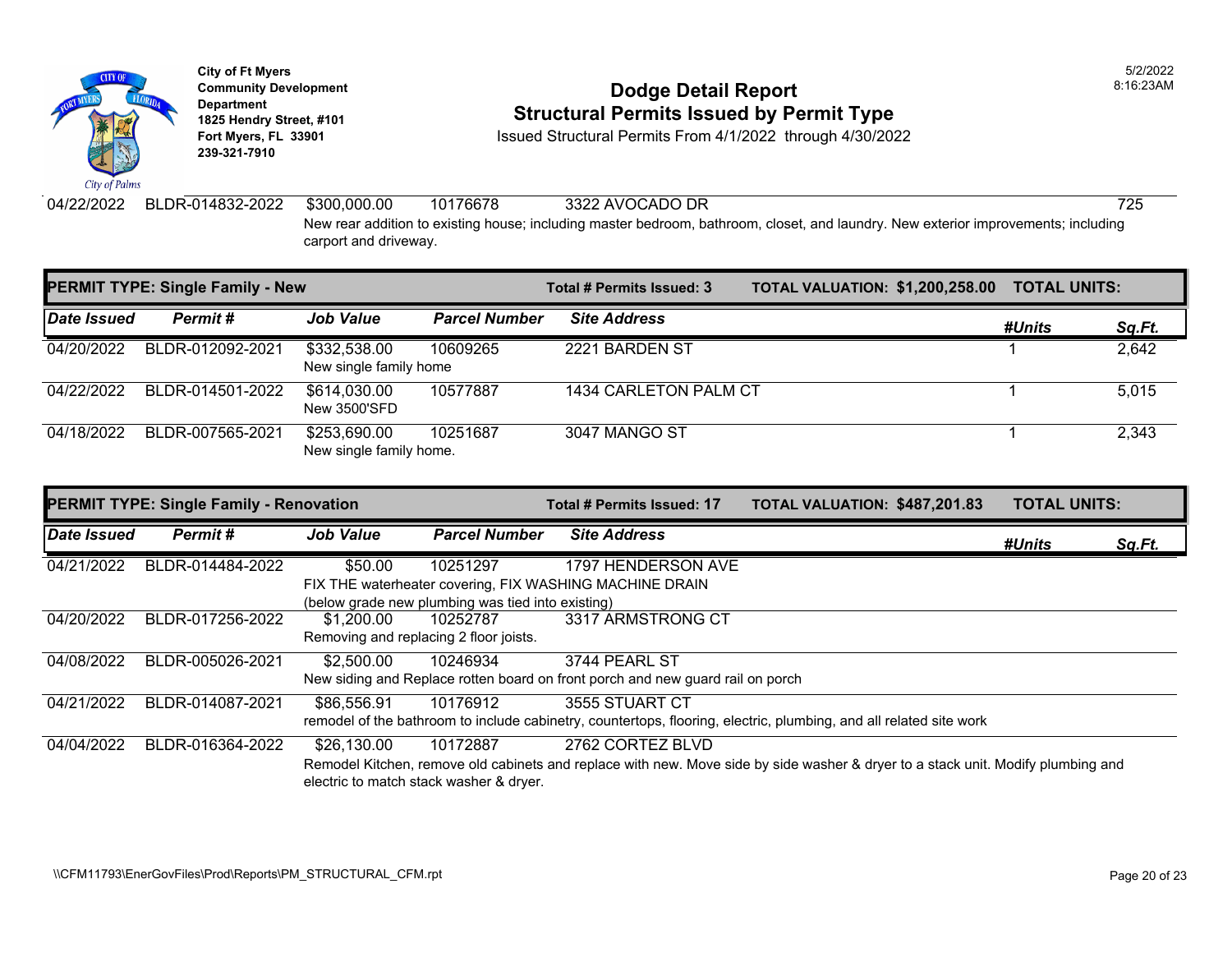

## **Community Development Dodge Detail Report** 8:16:23AM **1825 Hendry Street, #101** Structural Permits Issued by Permit Type<br>
Fort Myers, FL 33901 Structural Permits From 4/1/2022 through 4/30/202

| Date Issued | Permit#                           | <b>Job Value</b>                              | <b>Parcel Number</b>                                      | <b>Site Address</b>                                                                     |                                                                                                                                                                                                                                                           | #Units              | Sq.Ft. |
|-------------|-----------------------------------|-----------------------------------------------|-----------------------------------------------------------|-----------------------------------------------------------------------------------------|-----------------------------------------------------------------------------------------------------------------------------------------------------------------------------------------------------------------------------------------------------------|---------------------|--------|
|             | <b>PERMIT TYPE: Windows/Doors</b> |                                               |                                                           | Total # Permits Issued: 26                                                              | TOTAL VALUATION: \$374,026.89                                                                                                                                                                                                                             | <b>TOTAL UNITS:</b> |        |
|             |                                   |                                               |                                                           |                                                                                         | Replace 7 windows entire house rehang drywall in living room, kitchen, bathrooms, hallway, bedrooms.                                                                                                                                                      |                     |        |
| 04/22/2022  | BLDR-011233-2021                  | \$3,000.00                                    | 10250366                                                  | 1512 LURA AVE                                                                           |                                                                                                                                                                                                                                                           |                     |        |
| 04/22/2022  | BLDR-017293-2022                  | \$39,996.00<br><b>COUNTER TOPS IN KITCHEN</b> | 10522219                                                  | 11220 PADDINGTON TER                                                                    |                                                                                                                                                                                                                                                           |                     |        |
| 04/21/2022  | BLDR-016465-2022                  | \$55,000.00                                   | 10175652                                                  | 1555 ALCAZAR AVE<br>Remodel kitchen - install new cabinets and counter tops in kitchen. |                                                                                                                                                                                                                                                           |                     |        |
|             |                                   |                                               |                                                           | Replace previous roofed lanai with new structure wood framed roof with screen walls.    |                                                                                                                                                                                                                                                           |                     |        |
| 04/27/2022  | BLDR-016910-2022                  | \$12,000.00                                   | 10175449                                                  | <b>46 BROADWAY CIR</b>                                                                  |                                                                                                                                                                                                                                                           |                     |        |
| 04/04/2022  | BLDR-016887-2022                  | \$75,000.00<br>kitchen remodel                | 10576129                                                  | 10564 PISTOIA DR                                                                        |                                                                                                                                                                                                                                                           |                     |        |
|             |                                   | can lights to LED.                            |                                                           |                                                                                         | New cabinets, new counter tops, new sink; faucet in kitchen & bath. Change tub into a shower. New shower glass door. Replace existing                                                                                                                     |                     |        |
| 04/20/2022  | BLDR-017189-2022                  | \$75,000.00                                   | 10184168                                                  | 3731 ARLINGTON ST                                                                       |                                                                                                                                                                                                                                                           |                     |        |
|             |                                   |                                               |                                                           |                                                                                         | Replace windows, doors, new kitchen, new bathrooms, new laundry room, new storage room, electrical update, plumbing update, replace<br>new roof, new wall in bedroom and termite damaged walls, level floor where needed, Stucco to replace vinyl siding. |                     |        |
| 04/22/2022  | BLDR-017287-2022                  | \$50,000.00                                   | 10245567                                                  | 3960 EDGEWOOD AVE                                                                       |                                                                                                                                                                                                                                                           |                     |        |
|             |                                   | RENOVATION- COD-012244-2021                   |                                                           |                                                                                         |                                                                                                                                                                                                                                                           |                     |        |
| 04/18/2022  | BLDR-013922-2021                  | \$500.00                                      | 10186640                                                  | 4660 WEST DR                                                                            |                                                                                                                                                                                                                                                           |                     |        |
|             |                                   |                                               |                                                           | REPLACING ROTTING STUDS ON SECOND STORY NEXT TO THE WINDOW                              |                                                                                                                                                                                                                                                           |                     |        |
| 04/28/2022  | BLDR-017342-2022                  | \$2,500.00                                    | 10563229                                                  | 11046 LONGWING DR                                                                       |                                                                                                                                                                                                                                                           |                     |        |
| 04/11/2022  | BLDR-016583-2022                  | \$900.00                                      | 10252770<br>Build division with a door to make an office. | 3309 ELLINGTON CT                                                                       |                                                                                                                                                                                                                                                           |                     |        |
|             |                                   | RENOVATION DUE TO FIRE                        |                                                           |                                                                                         |                                                                                                                                                                                                                                                           |                     |        |
| 04/08/2022  | BLDR-015945-2022                  | \$55,368.92                                   | 10176820                                                  | <b>1520 PASSAIC AVE</b>                                                                 |                                                                                                                                                                                                                                                           |                     |        |
|             |                                   |                                               |                                                           | 2 windows replacement, infill an old door that was borded up, AC change out             |                                                                                                                                                                                                                                                           |                     |        |
| 04/25/2022  | BLDR-015045-2022                  | \$1,500.00                                    | 10173638                                                  | 2758 ROYAL PALM AVE                                                                     |                                                                                                                                                                                                                                                           |                     |        |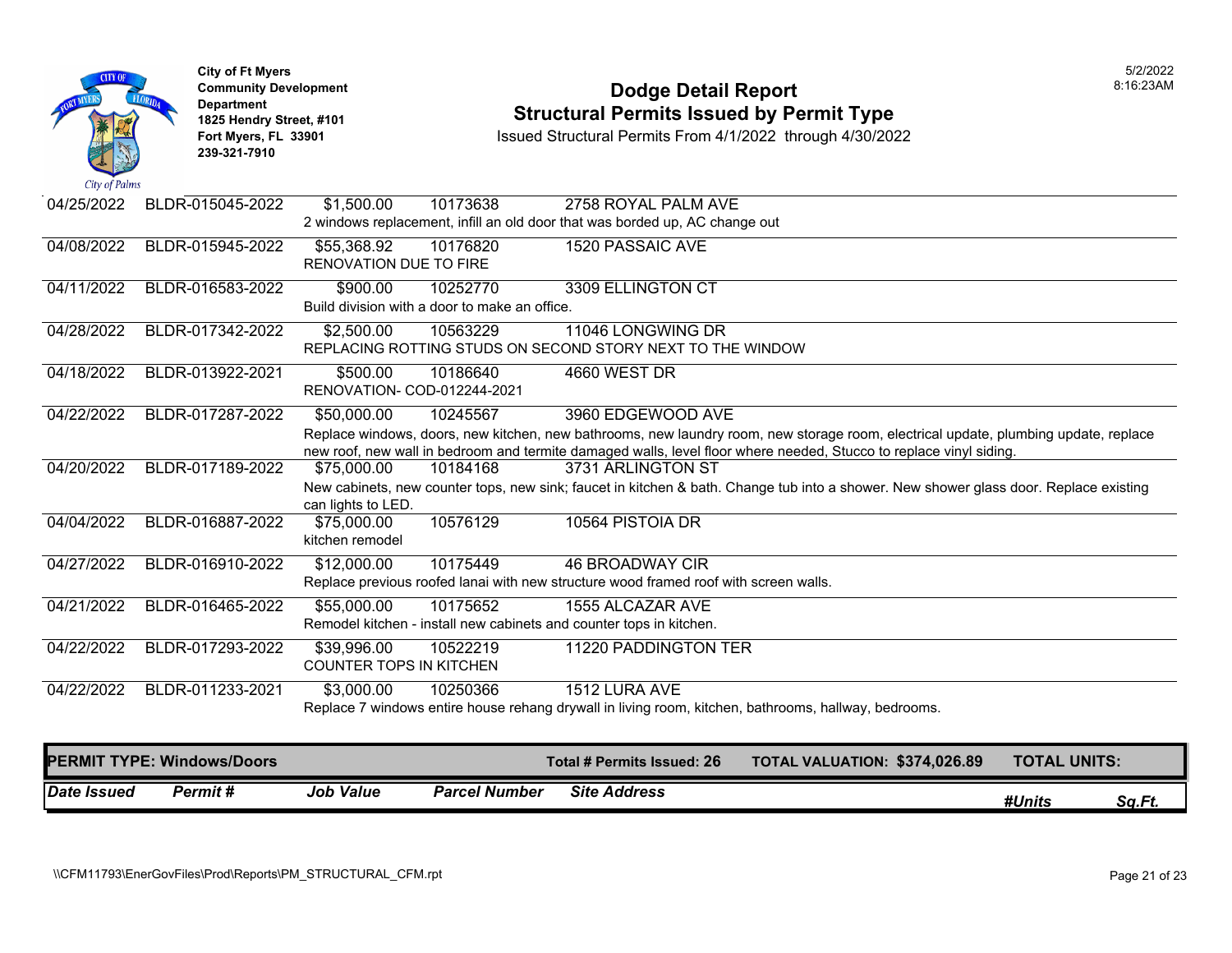

### **Community Development Dodge Detail Report** 8:16:23AM **1825 Hendry Street, #101** Structural Permits Issued by Permit Type<br>
Fort Myers, FL 33901 Structural Permits From 4/1/2022 through 4/30/202

| 04/28/2022 | BLDR-017334-2022 | \$27,665.00                                        | 10496627                                               | 8142 SILVER BIRCH WAY                                                                        |  |  |  |  |
|------------|------------------|----------------------------------------------------|--------------------------------------------------------|----------------------------------------------------------------------------------------------|--|--|--|--|
|            |                  |                                                    | Replace 17 impact windows + mull size for size.        |                                                                                              |  |  |  |  |
| 04/08/2022 | BLDR-017114-2022 | \$20,500.00                                        | 10244830                                               | 405 ADAMS AVE                                                                                |  |  |  |  |
|            |                  |                                                    | REPLACE 14 WINDOWS IMPACT SIZE FOR SIZE                |                                                                                              |  |  |  |  |
| 04/15/2022 | BLDR-016403-2022 | \$12,669.00                                        | 10172821                                               | 1445 EL PRADO AVE                                                                            |  |  |  |  |
|            |                  |                                                    |                                                        | Replace 8 SXS Impact SH FL16412.1 Replace 1 SXS Impact HR FL16804.6                          |  |  |  |  |
| 04/05/2022 | BLDR-016998-2022 | \$18,069.00                                        | 10172259                                               | 2267 ALTAMONT AVE                                                                            |  |  |  |  |
|            |                  |                                                    |                                                        | Remove and replace size for size 15 windows with impact product                              |  |  |  |  |
| 04/12/2022 | BLDR-014641-2022 | \$23,049.00                                        | 10173376                                               | 2666 BLAKE ST                                                                                |  |  |  |  |
|            |                  |                                                    |                                                        | Replace (12) windows size for size Impact FL6890.1, FL16177.1, FL16736.1                     |  |  |  |  |
| 04/05/2022 | BLDR-016987-2022 | \$11,900.00                                        | 10474987                                               | 10053 COLONIAL COUNTRY CLUB BLVD                                                             |  |  |  |  |
|            |                  |                                                    | Replacement of 6 windows size by size impact rated     |                                                                                              |  |  |  |  |
| 04/04/2022 | BLDR-016995-2022 | \$1,774.00                                         | 10558485                                               | 2707 VIA SAN LATINA CT                                                                       |  |  |  |  |
|            |                  |                                                    |                                                        | Remove and replace size for size (2) non impact windows with existing shutters BLD2013-01051 |  |  |  |  |
| 04/26/2022 | BLDR-016884-2022 | \$3,890.49                                         | 10528877                                               | 9165 WATER TUPELO RD                                                                         |  |  |  |  |
|            |                  |                                                    | Replacing exterior Front Door size for size            |                                                                                              |  |  |  |  |
| 04/15/2022 | BLDR-015529-2022 | \$3,100.00                                         | 10528901                                               | 11268 RED BLUFF LN                                                                           |  |  |  |  |
|            |                  |                                                    |                                                        | 1 door with non impact glass existing permitted shutters #BLDR-2013-00672                    |  |  |  |  |
| 04/22/2022 | BLDR-016428-2022 | \$2,500.00                                         | 10253738                                               | 2107 SIMON CT                                                                                |  |  |  |  |
|            |                  |                                                    | AFTER THE FACT- DID WINDOWS (8)                        |                                                                                              |  |  |  |  |
| 04/20/2022 | BLDR-017557-2022 | \$21,730.00                                        | 10566280                                               | 10947 CLARENDON ST                                                                           |  |  |  |  |
|            |                  |                                                    | REPLACE SIZE FOR SIZE 11 WINDOWS FOR IMPACT            |                                                                                              |  |  |  |  |
| 04/14/2022 | BLDR-016862-2022 | \$16,000.00                                        | 10184127                                               | 1380 SUNBURY DR                                                                              |  |  |  |  |
|            |                  |                                                    | Installation of 10 size-for-size white Impact Windows. |                                                                                              |  |  |  |  |
| 04/14/2022 | BLDR-017332-2022 | \$8,208.00                                         | 10172815                                               | 1460 MANUELS DR                                                                              |  |  |  |  |
|            |                  | Replace 1 impact door size for size.               |                                                        |                                                                                              |  |  |  |  |
| 04/13/2022 | BLDR-017117-2022 | \$16,278.00                                        | 10563689                                               | 4533 WATERCOLOR WAY                                                                          |  |  |  |  |
|            |                  |                                                    | Replacing 9 SXS Smartview SH 176's Vinyl FL16412.3     |                                                                                              |  |  |  |  |
|            |                  | Replacing 3 SXS Smartview PW 176's Vinyl FL14608.5 |                                                        |                                                                                              |  |  |  |  |